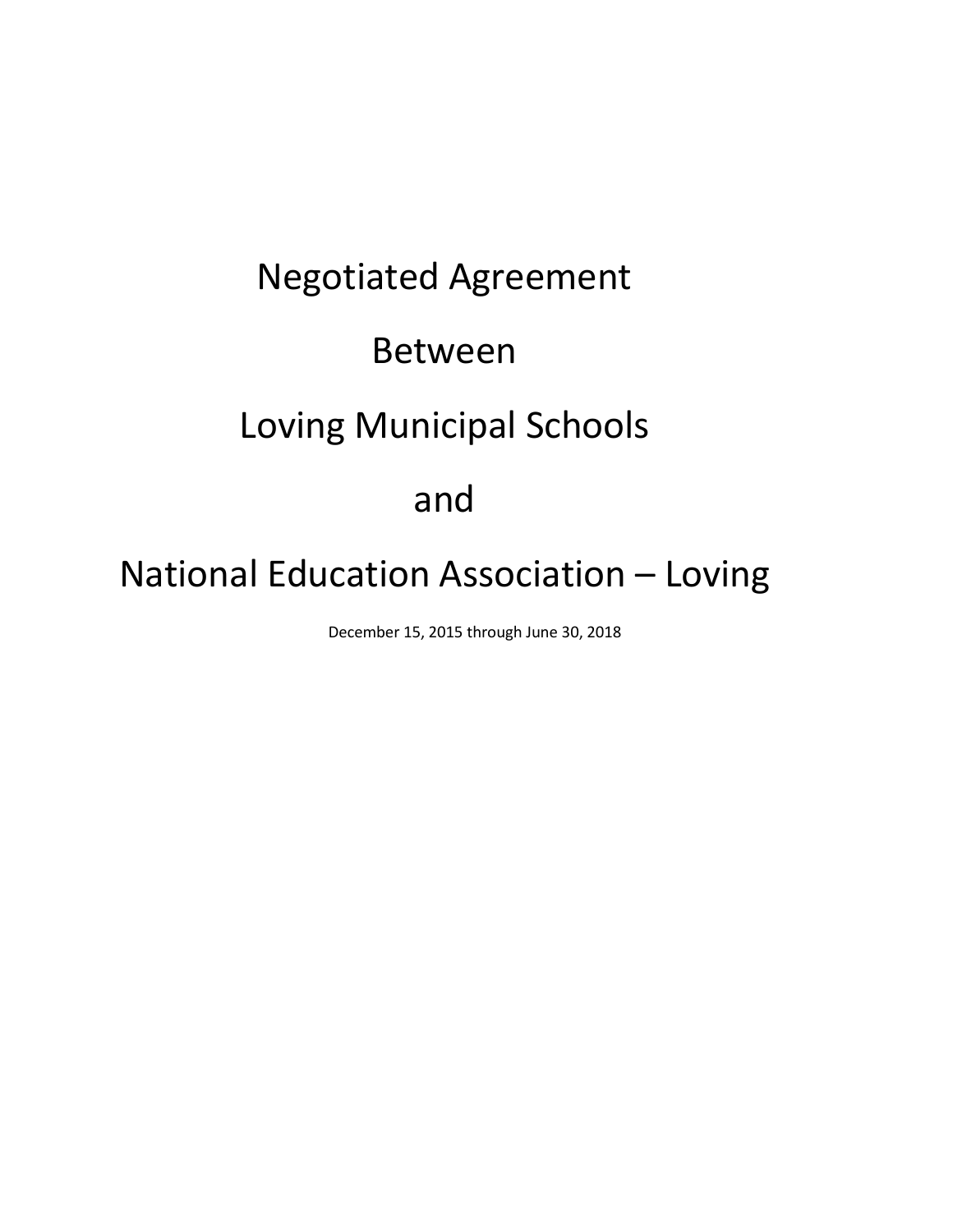# **Table of Contents**

#### Page

| <b>ARTICLE 1</b>     |                                                                               |  |
|----------------------|-------------------------------------------------------------------------------|--|
| <b>ARTICLE 2</b>     |                                                                               |  |
| ARTICLE <sub>3</sub> |                                                                               |  |
| <b>ARTICLE 4</b>     |                                                                               |  |
| <b>ARTICLE 5</b>     |                                                                               |  |
| ARTICLE 6            | TEACHER AND INSTRUCTIONAL STAFF QUALIFICATIONS, TRANSFERS, AND ASSIGNMENTS  8 |  |
| <b>ARTICLE 7</b>     |                                                                               |  |
| ARTICLE 8            |                                                                               |  |
| <b>ARTICLE 9</b>     |                                                                               |  |
| <b>ARTICLE 10</b>    |                                                                               |  |
| <b>ARTICLE 11</b>    | EDUCATIONAL SUPPORT PERSONNEL EMPLOYEES (ESP) WORKING CONDITIONS  14          |  |
| <b>ARTICLE 12</b>    |                                                                               |  |
| <b>ARTICLE 13</b>    |                                                                               |  |
| <b>ARTICLE 14</b>    | EDUCATIONAL SUPPORT PERSONNEL (ESP) - REDUCTION IN FORCE 18                   |  |
| <b>ARTICLE 15</b>    |                                                                               |  |
| <b>ARTICLE 16</b>    |                                                                               |  |
| <b>ARTICLE 17</b>    |                                                                               |  |
| <b>ARTICLE 18</b>    |                                                                               |  |
| <b>ARTICLE 19</b>    |                                                                               |  |
| ARTICLE 20           |                                                                               |  |
| <b>ARTICLE 21</b>    |                                                                               |  |
| <b>ARTICLE 22</b>    |                                                                               |  |
| <b>ARTICLE 23</b>    |                                                                               |  |
| <b>ARTICLE 24</b>    |                                                                               |  |
| <b>ARTICLE 25</b>    |                                                                               |  |
| <b>ARTICLE 26</b>    |                                                                               |  |
| <b>APPENDIX A</b>    |                                                                               |  |
| <b>APPENDIX B</b>    |                                                                               |  |
| <b>APPENDIX C</b>    |                                                                               |  |
| <b>APPENDIX D</b>    |                                                                               |  |
| <b>APPENDIX E</b>    |                                                                               |  |
| <b>APPENDIX F</b>    |                                                                               |  |
| <b>APPENDIX G</b>    |                                                                               |  |
| <b>APPENDIX H</b>    |                                                                               |  |
| <b>APPENDIX I</b>    |                                                                               |  |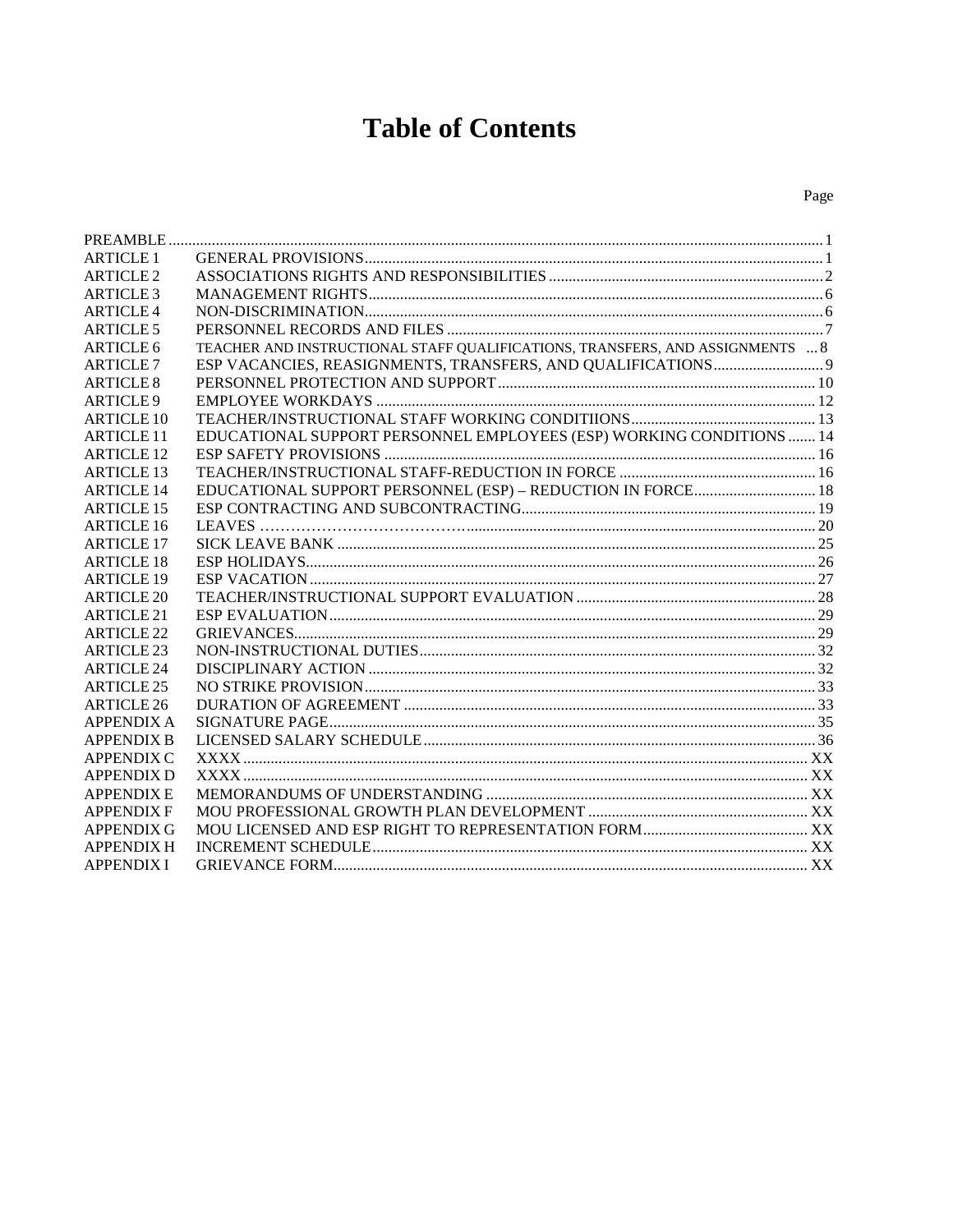# **PREAMBLE**

The Board and its employees have an obligation to the public and students of Loving to exert their full and continuing efforts to achieve the highest possible educational standards in the district we serve. This requires the establishment and maintenance of an educational climate for students and staff that will increase community confidence and commitment.

The District and NEA-Loving desire to set the standard for management and labor relationships by collaborating to increase student achievement and provide the optimum learning and working conditions for the students and staff of Loving Municipal Schools.

# **ARTICLE 1. GENERAL PROVISIONS**

- A. Definitions
- 1. The Board or Board of Education shall mean the Board of Education of the Loving Municipal Schools.
- 2. The Association, union, exclusive bargaining agent or organization shall mean NEA-Loving.
- 3. The Superintendent's Office, unless otherwise indicated, is understood to mean the Superintendent's Office of Loving Municipal Schools or Designee.
- 4. The Administration shall mean the Superintendent, Assistant to the Superintendent, Business Manager, Principals, Directors and Supervisors.
- 5. Employee or unit employee shall mean those employees of the Loving Municipal Schools covered by the terms of this Agreement.
- 6. Bargaining unit shall mean those employees of the District covered by the terms of this Agreement.
- 7. Teachers/Instructional staff shall mean one who holds an appropriate degree and licensure for employment and whose salaries are based on the Teacher Salary Schedule except any working in an administrative position.
- 8. Educational Support Personnel (ESP) employees shall mean instructional assistants, bus drivers, custodians, secretaries and cafeteria workers.
- 9. Workdays for teachers and instructional staff shall be the regularly scheduled teaching or in service day as outlines in this agreement.
- 10. Days, unless otherwise indicated, shall mean, "workdays."
- 11. Days, for the purpose of time limits identified in this Agreement, shall mean days that the Administrative Central Office is open for business.
- B. Effect of Agreement
- 1. The parties agree that all included items have been discussed during the negotiation and that this contract constitutes the agreement between the Board of Education and the Association, and it supersedes any prior agreements, rules and practices concerning terms and conditions of employment for bargaining unit employees. The District will amend its written policies and take such other action as may be necessary in order to give full force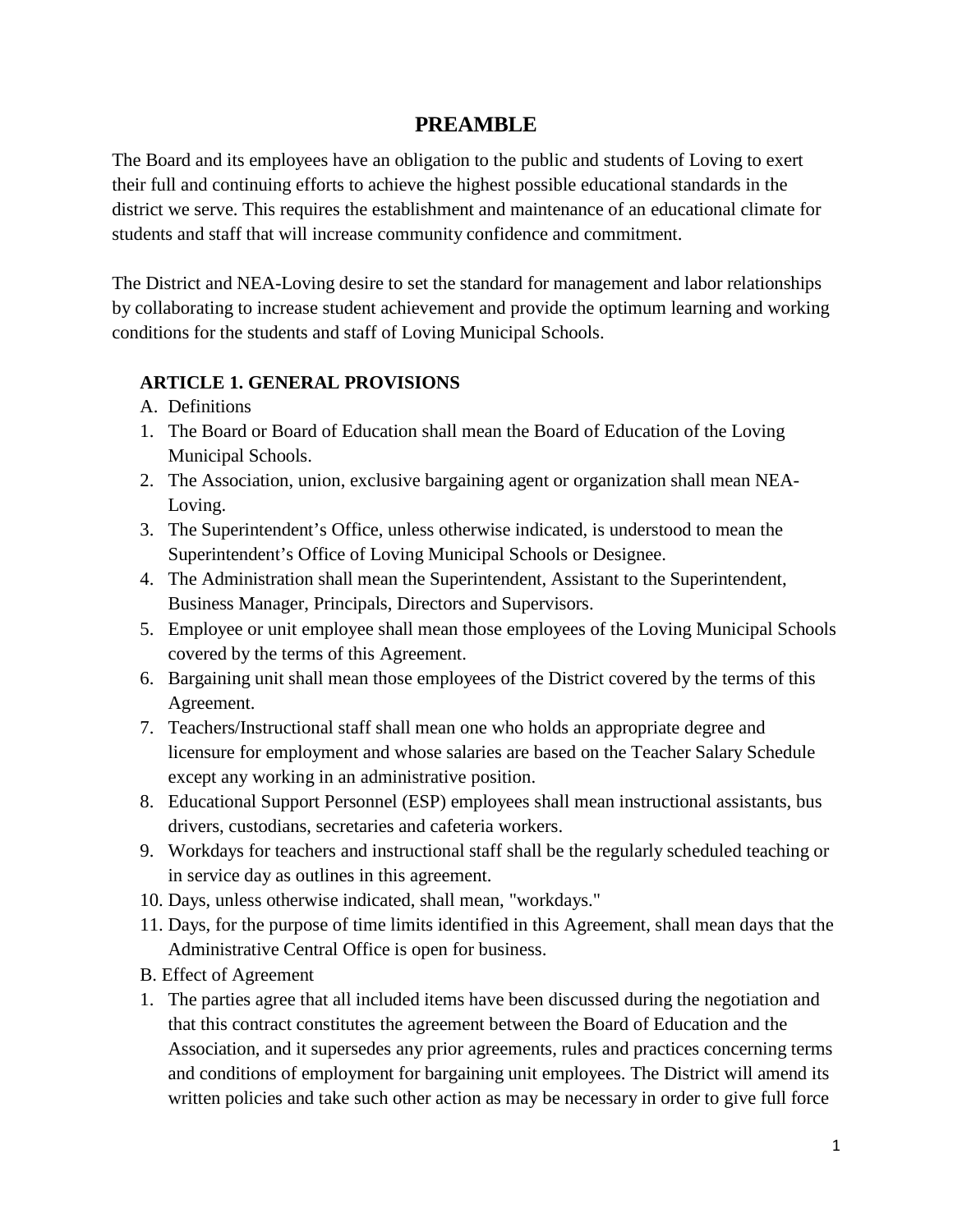and effect to the provisions of this agreement. This Agreement shall be governed and construed according to the Constitution and laws of the State of New Mexico. If any provisions of this Agreement shall be found contrary to law, such provisions shall have effect only to the extent permitted by law; but all other provisions of this Agreement shall continue in full force and effect. In the event any provision of this Agreement is found contrary to law, said provision shall be void. In that event, the parties shall meet within ten (10) days after any such ruling for the purpose of renegotiating the provision(s) affected.

- 2. Further negotiations during the terms of this agreement may occur for a successor agreement or by mutual consent. During the term of this agreement, the agreement may only be altered through the voluntary written consent of the parties.
- 3. In case of any conflict between the provisions of any Board or Association policy, the provisions of the Agreement shall control.
- 4. This Agreement and attachments thereto incorporate the entire understanding of the parties on all matters which were discussed during negotiations leading to this Agreement. No additional negotiations on this Agreement will be conducted on any item, whether contained herein or not, except by mutual consent.
- 5. The District agrees to distribute one (1) copy of the agreement to each school site. The parties agree to share equally any cost of the printing. This agreement, when ratified, will be posted on the District web site.
- C. Negotiating Procedures
- 1. Negotiations shall be conducted in closed sessions. Each party shall have a negotiating team of not more than five (5) members unless mutually agreed upon by the parties.
- 2. All agreements reached as a result of such negotiations shall be tentative until ratification by both parties.
- 3. The parties agree to meet at reasonable times, to bargain in good faith and execute a written contract incorporating any agreement reached.
- 4. In the event the parties fail to reach agreement prior to the expiration date of this Agreement, they may seek mediation assistance from the Federal Mediation and Conciliation Service.
- D. District/Association Leadership Meetings

The President and President Elect of the Association, or an Association designee, and the Superintendent agree to meet once monthly to discuss issues of interest to the members of the bargaining unit and issues of interest to the administration.

# **ARTICLE 2. ASSOCIATION RIGHTS AND RESPONSIBILITIES**

#### A. Recognition Rights

The Board of Education of the Loving Municipal School District recognizes NEA-Loving, an affiliate of the National Education Association and NEA-New Mexico, as the exclusive and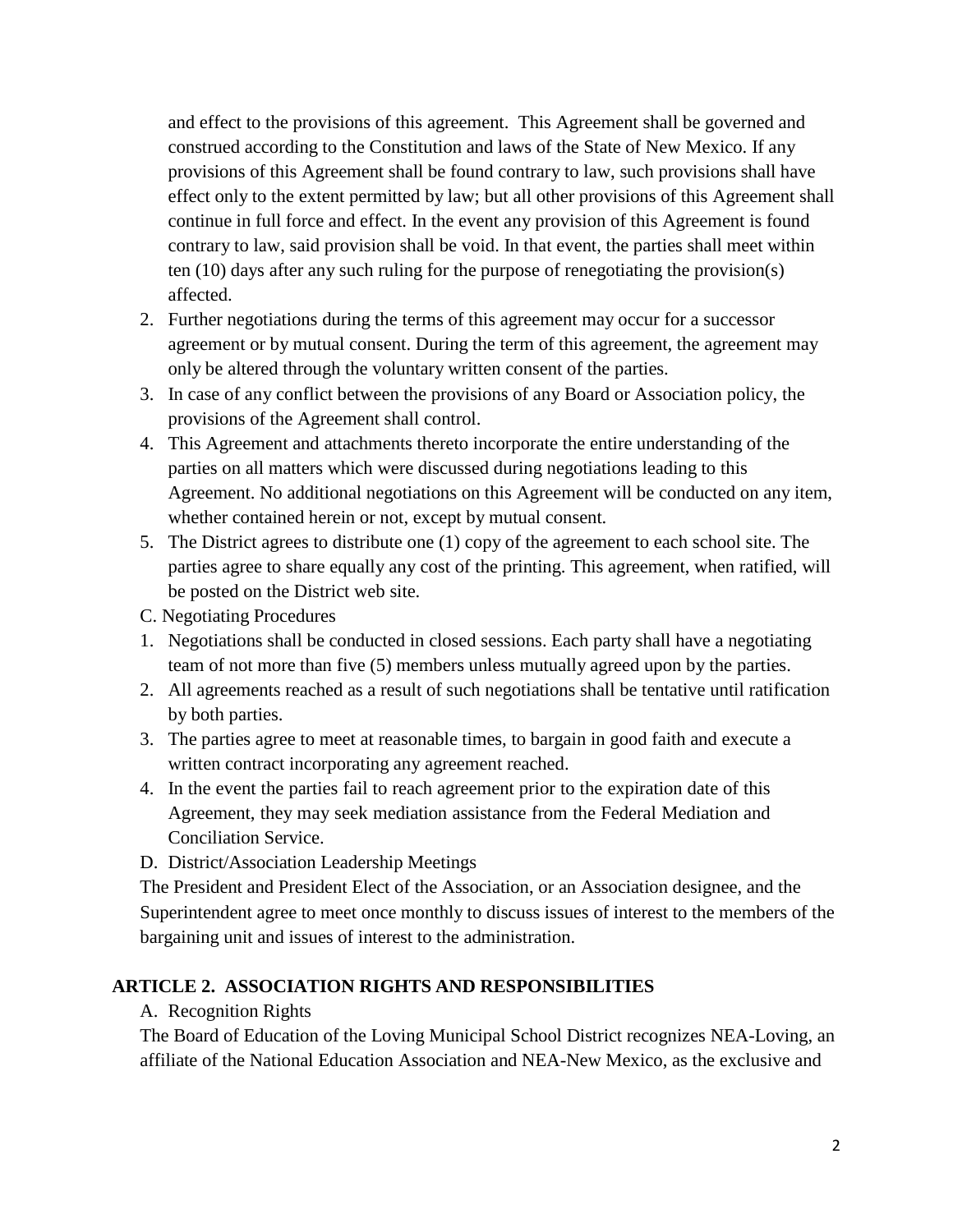sole representative for teachers, instructional staff, instructional assistants, custodians, secretaries, bus drivers, and cafeteria workers employed by Loving Municipal Schools. The District's Administrative Assistant, bookkeepers, and information technology employees are not covered under the terms of this agreement.

- 1. All rights granted to the Association as the exclusive representative for bargaining unit employees are for the exclusive use of the Association and may not be granted to another labor organization.
- 2. The Association has the right to address the Board of Education openly at any Board Meeting on any matter of interest, provided the general topic has been previously discussed with the superintendent.
- 3. The Association has the right to make announcements at faculty meetings and any new certified employees orientations. The Association may also provide an information letter to the new certified employees regarding the Association's role as the exclusive representative for all employees.
- 4. The Association may hold voluntary meetings before or after the instructional day provided such meetings do not coincide with staff meetings.
- 5. The Association may hold meetings at work sites after work hours provided a building usage form is submitted and such meetings do not conflict with previously scheduled events as determined by the principal. Custodial charges may be assessed, if necessary, however, there will be no charge for the use of the meeting room.
- 6. The Association representative designated at each work site shall have the right to bring matters related to Association rights or the administration of this Agreement to the attention of the principal or immediate supervisor.
- 7. Representatives of the Association shall be able to visit work sites and transact official Association business provided the visit does not occur during the employee's instructional schedule or assigned duties, including but not limited to the instructional program and teacher planning time. Association representatives will be required to sign in at the front office and wear a visitor's pass upon entering a site.
- 8. The Association may use the inter-school mail service, e-mail service, school mail boxes and have a least one (1) bulletin board to which all represented employees of the bargaining unit have access to the following:
- a) Posters and Association news. All materials must contain the date of the posting or distribution and the identification of the Association.
- b) As a courtesy, a copy of all postings and distribution shall be provided to the building principal and Superintendent at the time of the posting or distribution.
- c) The distribution of materials shall be made by an employee assigned to that building as the Association representative. In the event the Association does not have a representative in a particular building, the Association President may authorize an individual to make the distribution.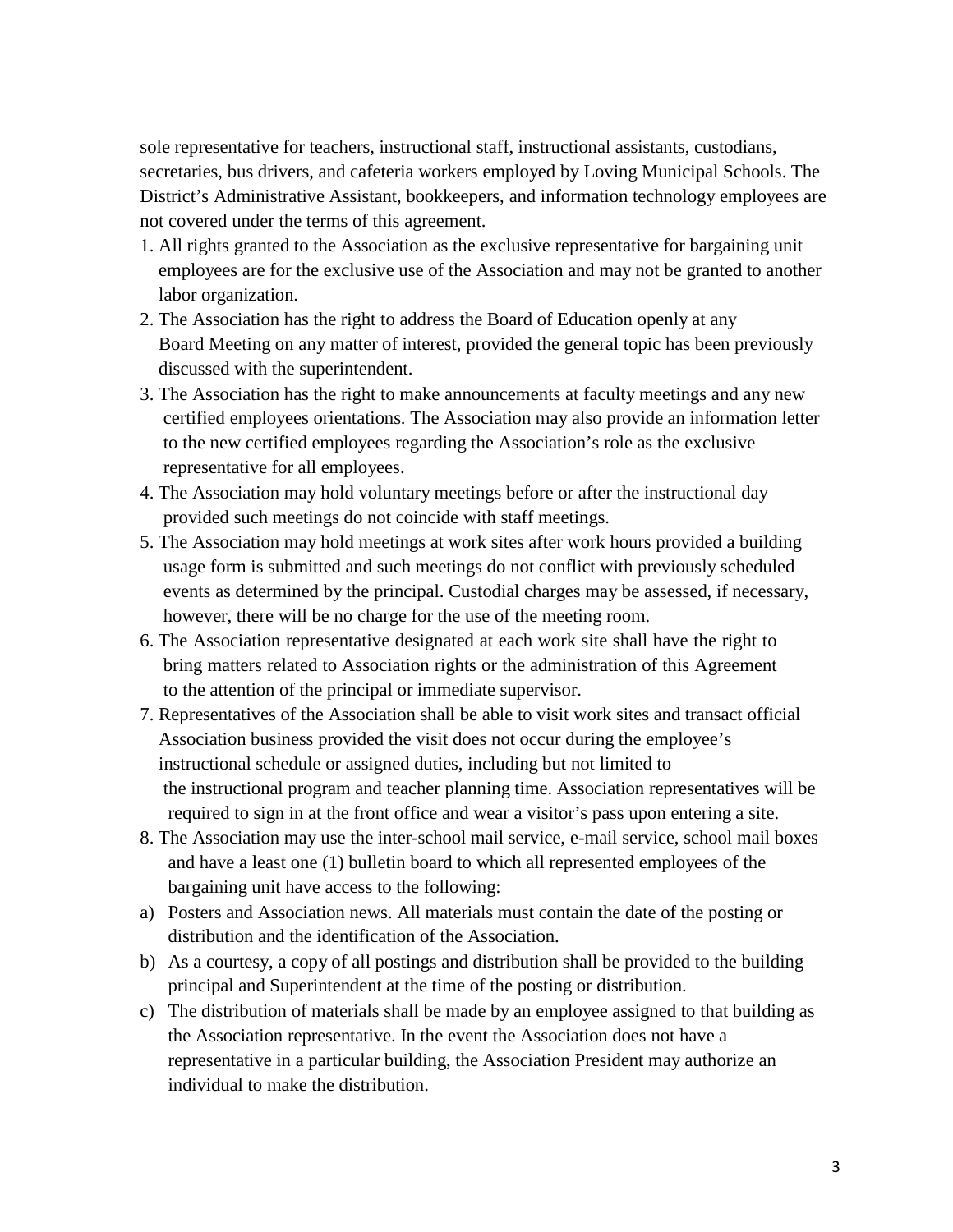- 9. NEA-Loving will provide a list each year of Association representatives to the Superintendent
- 10. NEA- Loving shall be granted ten (10) professional leave days for Association business, workshops and conventions. NEA-Loving may take an additional ten (10) days for professional purposes and be charged at the District cost of the substitute rate for each day taken. NEA-Loving. Association professional leave days taken by certified and ESP members will be entered as professional days for the reporting requirements of NMTEACH. The district for collective bargaining may grant additional days. Administrators will make every effort to accommodate requests, and the Association will collaborate to limit the impact on the educational process.
- 11. The President and President Elect of the Association and the Superintendent of Schools shall meet once a month, at mutually agreed upon times, to review and discuss concerns and issues related to the Agreement.
- 12. The Association President shall be furnished the following information by the Human Resources Department:
- a) A listing of all certified employees within the unit as of the September 30th payroll, in alphabetical order by name, with position, work site, date of hire, salary, total contract days, and any increments or differential provided. Addresses, district e-mail addresses, and phone numbers will also be provided unless an individual certified employee requests that information not be released.
- b) An electronic and hard copy of the most current personnel directory upon publication.
- c) An electronic copy of the Board agenda and non-confidential attachments to the agenda at the time made available to the Board will be made available to the

Association President.

- d) An electronic listing of all new hires, transfers, resignations and retirements on a monthly basis sent to the president of the Association.
- e) An electronic copy of all District vacancy postings to the president of the Association on the date of posting.
- f) An electronic copy of proposed District policies and procedures prior to the adoption by the District, included in number three above.
- 13. Financial data prepared in the spring for budget consideration for the following year including enrollment projections, anticipated revenue and other financial data provided to the District's budget committee. Tentative and final operational budgets will also be made available following the District's receipt of such documents. The Association may request and receive other financial information to assist in the understanding of district proposals and in the formulation of Association proposals. All of the above will be provided both electronically, if available, and in hard copy format as soon as possible and upon request by the Association.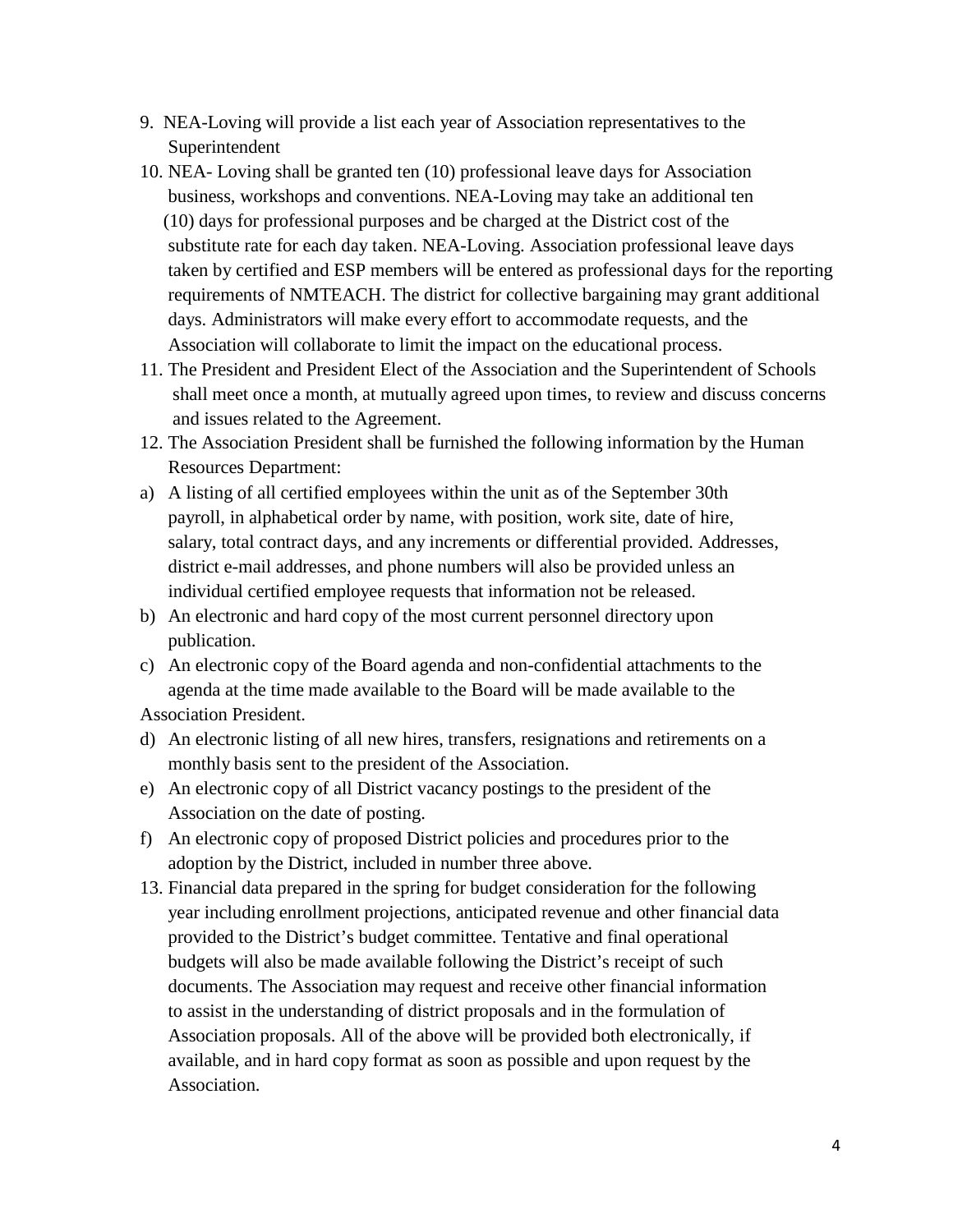- 14. Upon request of the employee, a copy of any complaint filed against an employee with the NM Public Education Department, or notice of the intent to proceed to termination or discharge, or notice of the intention to place a certified employee on administrative leave. The notification will occur prior to the Human Resources administrator meeting with the employee.
- 15. Dues Deduction
- a.) The District agrees to deduct from the wages of members of the Association dues per 24 pay periods.
- b.) The amount of the deduction to be made from each certified employee's wages will be certified in writing by the Treasurer of the Association.
- c.) If the Association dues are changed, the District agrees to affect such changes in deductions within thirty (30) days following the receipt of a written notice from the Treasurer of the Association.
- d.) The Association will submit to the District Finance Department by June 15, the necessary certified employee information (names, social security numbers and total annual dues amount) for dues deductions to begin with the September 10th pay check and to continue through the last pay check due the Association member employee. The Association will submit an electronic list identifying the names plus the number of employees and total amounts of dues to be deducted. The Association will rectify any error.
- e.) Any dues deducted in error will be refunded to the employee by the Association.
- f.) The Association will submit an electronic list and hard copy of the enrollment forms of new employee members with payroll deductions who have joined after July 1st of each year, by the last Monday in August. Payroll deduction for any new members will begin with the employee's next paycheck and continue through the last paycheck due the employee.
- g.) Authorization for additional employees' dues deduction will be submitted to the Finance Department through e-mail and hard copy from the Association designee at least ten (10) days prior to the payroll date from which the deductions are to commence.
- h.) Dues deductions may be discontinued or revoked by the employee by filing a written notice of discontinuance with the Treasurer of the Association, with a copy to the District Payroll Department signed by the employee. Such cancellation must be received by the District Payroll Department by October  $25<sup>th</sup>$  as stipulated in the certified employee's membership authorization form. Dues deductions shall be discontinued effective with the October 1st paycheck.
- j.) In the case that a certified employee contacts the district payroll department after October  $1<sup>st</sup>$  requesting to discontinue Association membership, the certified employee will be told to contact the Association Treasurer. In no case will the district discontinue a membership without written authorization from the Association Treasurer.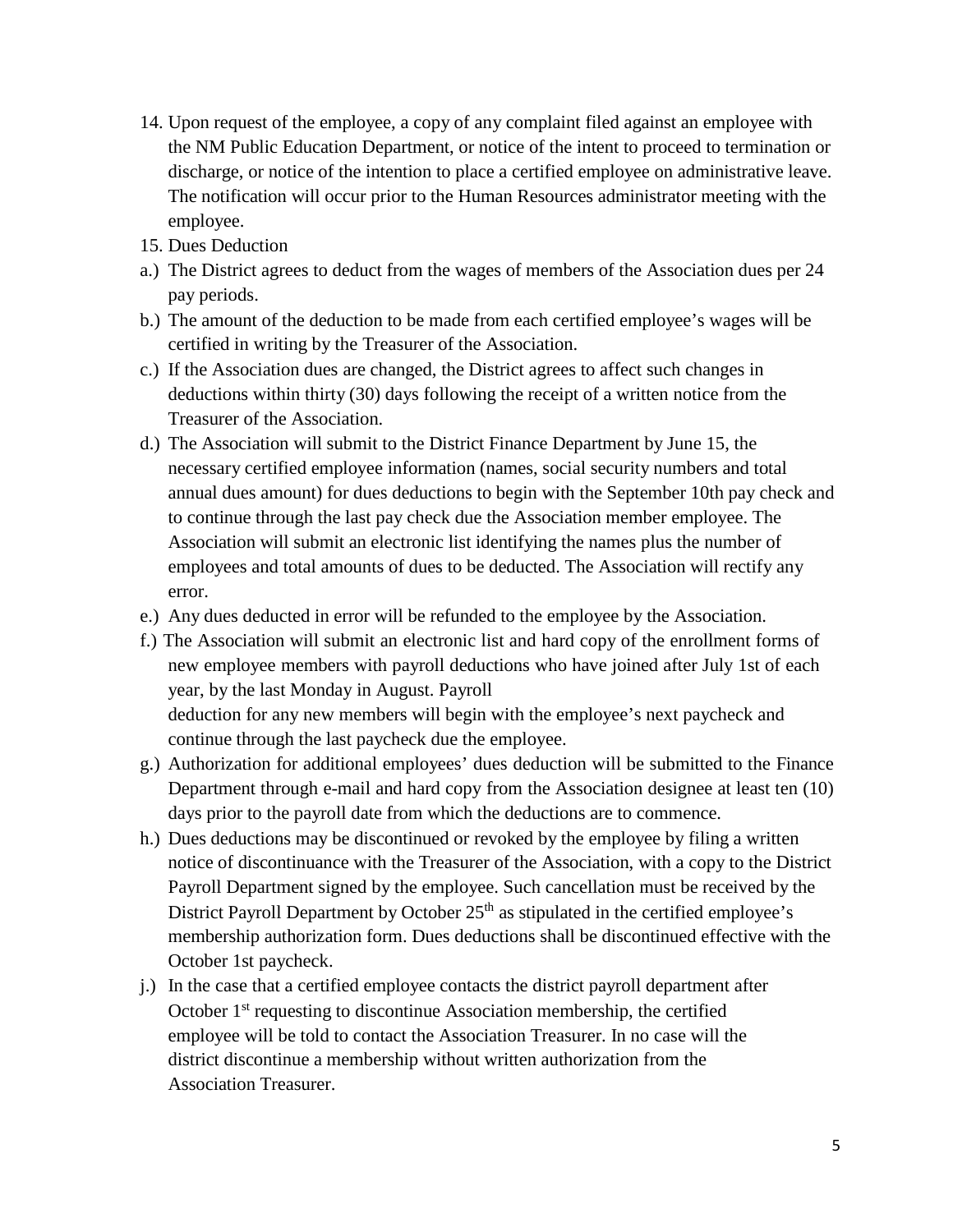- k.) In the event a certified employee resigns, leaves the bargaining unit or goes on extended leave without pay, the annual dues owed to the Association will be deducted from the certified employee's final pay check in accordance with the authorized membership form.
- l.) The Association agrees to render the Board harmless for any actions resulting from compliance with this provision of the Agreement and assumes total responsibility for the disposition of the funds so deducted once the treasurer of the Association has received the funds.

#### **ARTICLE 3. MANAGEMENT RIGHTS**

Management rights shall include, but are not limited to the following as per PEBA 10-7E-6:

- 1. Direct and supervise all operations, schedules, functions and work of its employees;
- 2. Hire, evaluate, assign, transfer, discipline, suspend, lay-off, discharge or terminate employees;
- 3. Develop and revise position descriptions;
- 4. Determine the nature of programs and services offered to students and citizens of the school district;
- 5. Determine staffing requirements and eliminate or increase positions;
- 6. Determine qualifications for employment;
- 7. Take such actions as may be necessary in time of emergency when such a situation is declared to exist by the Board or the Superintendent's Office;
- 8. Enter into contracts with individuals, agencies or companies for services or materials;
- 9. Retain all rights not specifically limited by a collective bargaining agreement or by the Public Employee Bargaining Act (10-7E- 6);
- 10. Retain all rights to continue, change or discontinue all past practices not specifically identified and/or prohibited by the collective bargaining agreement.

# **ARTICLE 4. NON-DISCRIMINATION**

- A. The District and the Association agree that each will not interfere with the rights of employees to join, or refrain from joining the Association, and agree that each will not in any manner, because of an employee's membership or nonmembership therein, directly or indirectly discriminate against, interfere with, coerce, restrain, demote, transfer or discipline any employee. Nor will the District discriminate against, interfere with, coerce, restrain, demote, transfer or discipline any employee because of such employee's status as a representative or officer of the Association.
- B. Both the District and the Association agree that they shall not discriminate against an employee because of action taken by either party in processing grievances under the provisions of this Agreement.
- C. In a desire to restate their respective policies, neither the District nor the Association shall unlawfully discriminate against any employee because of such employee's race, color,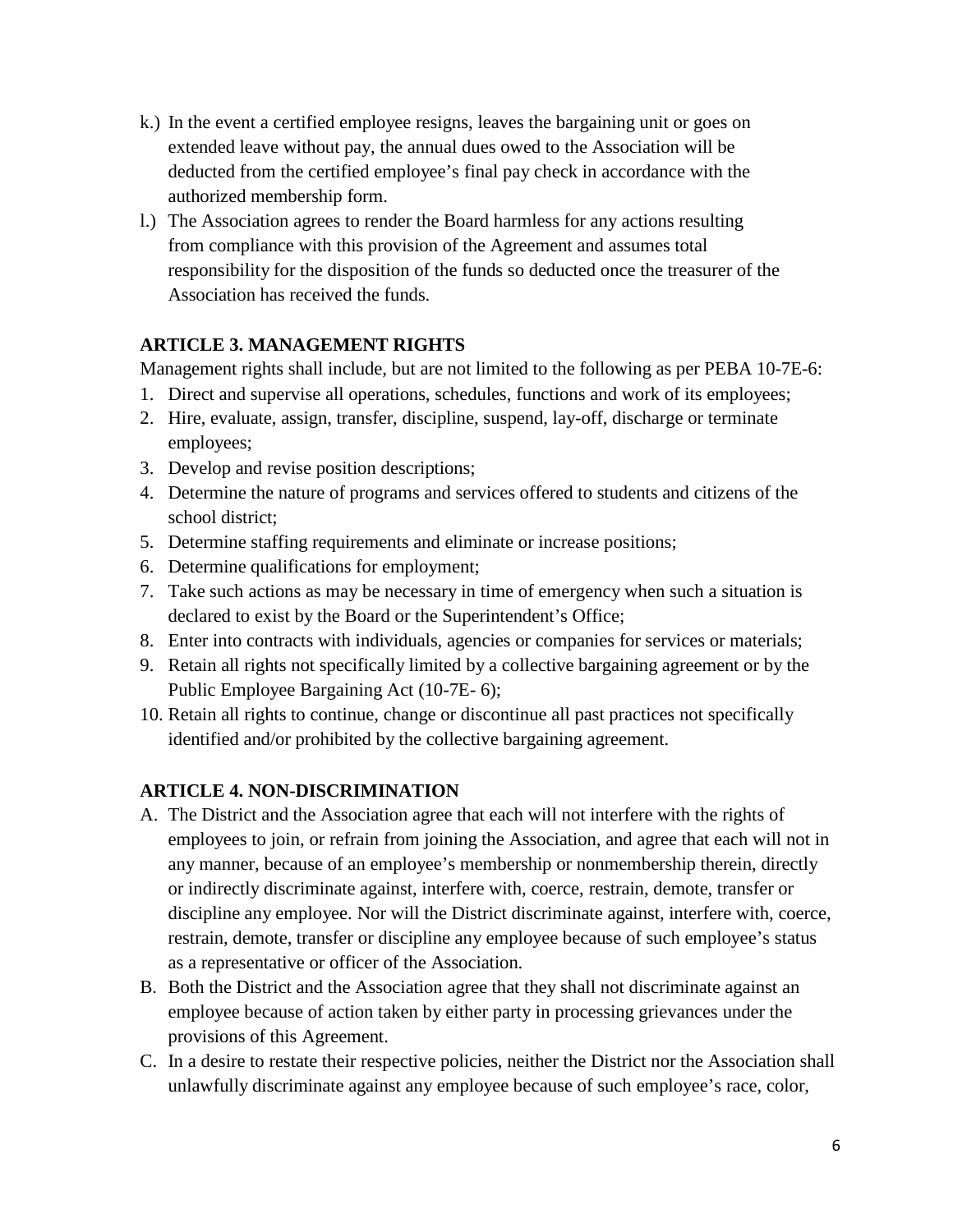sexual orientation, religion, gender, age, national origin, disability, marital status or place of residence.

# **ARTICLE 5. PERSONNEL RECORDS AND FILES**

- A. The District will maintain a complete and current official personnel file for each District employee.
- B. Professional employees are required to supply the District office with current and complete official transcripts of all college credits. It is the duty and responsibility of each licensed employee to keep such license current.
- C. Employees will be advised of, and will be permitted to review and comment on, all information placed in their personnel files. No material derogatory to an employee's conduct, performance or character will be placed in his/her personnel file unless the employee has had an opportunity to review the material. The employee will have the right to submit a written response to such material and have it attached to the file copy. An employee may request the removal of any document in the file except those required by law or regulation. The decision whether or not to remove such document rests with the Superintendent or designee.
- D. All documents within a personnel file are confidential, and the District may create such subfiles within a personnel file as are appropriate to ensure confidentiality and efficient use of the file. The employee will be notified of any subfiles.
- E. Access to personnel files will be limited to authorized District officials and employees. Individual Board members shall have access only when specifically authorized by the Board, as evidenced by action of a quorum of the Board in a legal meeting properly noticed.
- F. Employees will have the right to review their own files upon written requests to the Superintendent's Office. An employee will have the right, upon request, to review the contents of his/her personnel file, except for pre-employment references or references directly related to internal promotions, after scheduling an appointment for such purpose with the District's Superintendent or designee. Except in extenuating circumstances, such appointment shall take place within two (2) work days after the employee's request.
- G. The employee may be accompanied by an individual while reviewing his/her file. A designated District official shall be present during the file review.
- H. The employee may request in writing and will receive, within a reasonable time, a copy of any accessible document. The employee may be required to assume the cost for requested copies.
- I. Confidential information obtained prior to an employee's employment, such as recommendations, will not be available for review by the employee.
- J. Specific information contained in the record, may be considered public information under the law and will be released in accordance with the Inspection of Public Records Act and Board policy and procedure relative to the disclosure of the District's public records.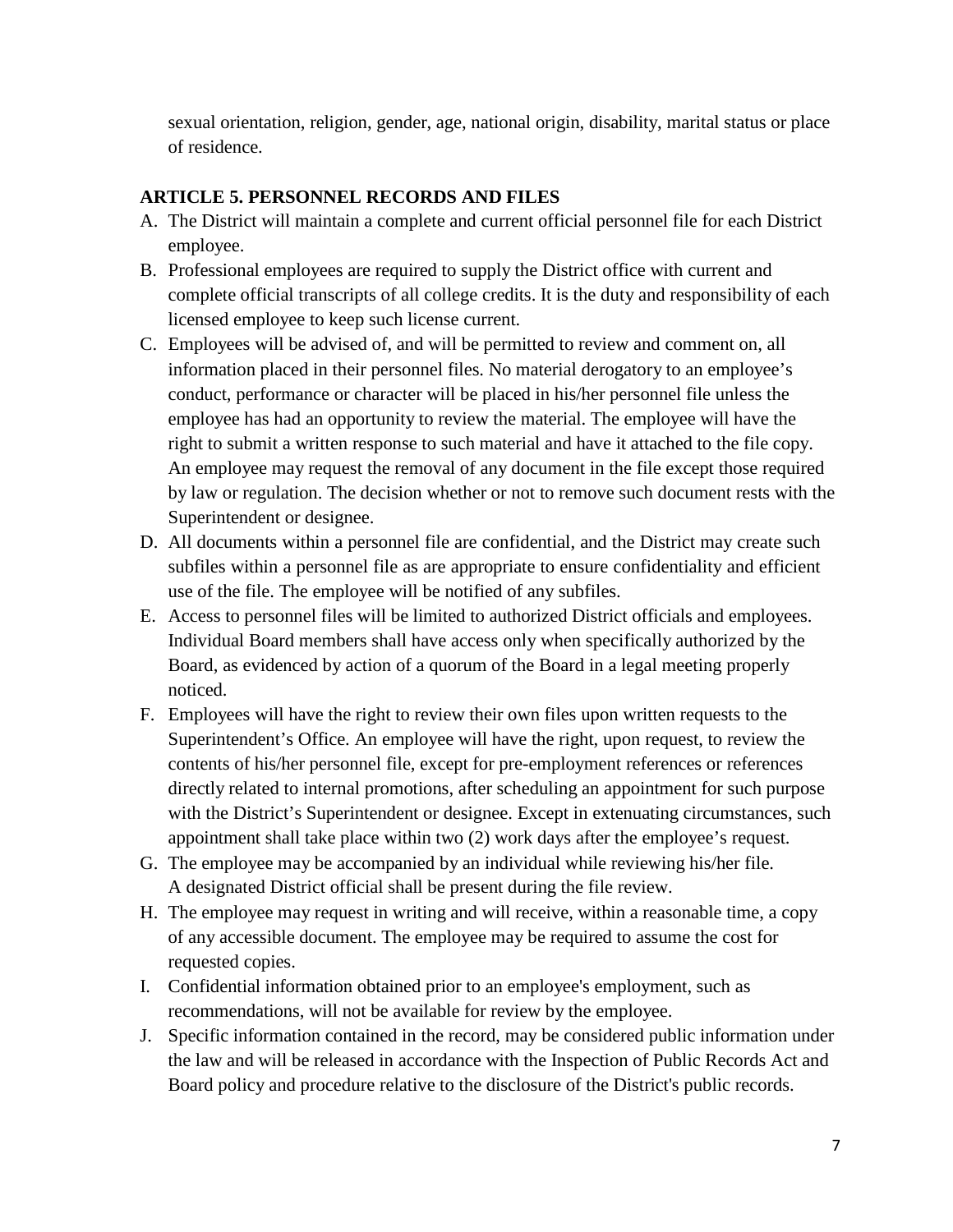# **ARTICLE 6. TEACHER AND INSTRUCTIONAL STAFF QUALIFICATIONS, TRANSFERS, AND ASSIGNMENTS**

- A. Definitions
- 1. Transfer A transfer shall be defined as a change of an employee from one school to another.
- 2. Reassignment A reassignment shall be defined as a change in assignment within a school site.
- 3. Voluntary Transfer A voluntary transfer shall be defined as an employee initiated transfer.
- 4. Involuntary Transfer An involuntary transfer shall be defined as an employer/administrator transfer of an employee.
- B. Teachers and licensed staff shall not be assigned outside their endorsed teaching areas,
- C. All teachers and instructional staff shall be re-employed for the next year, unless notified otherwise, fifteen (15) workdays before the end of the school year. To the best of the Administration's ability, teachers will be given their tentative assignment for the next school year by the last day of school. Conditions could cause the assignment to be changed due to unforeseen circumstances. No employee shall be transferred or reassigned arbitrarily capriciously, or without rational basis.
- D. The following criteria may be used when determining assignments:
- 1. Licensure; highly qualified status for position
- 2. Program and/or instructional requirements
- 3. Instructional experience; and/or background in subject area
- 4. Classroom observation
- 5. Teacher/student performance (not solely based on test scores)
- 6. Affirmative action considerations
- 7. All criteria above being equal, District seniority will be a determining factor.
- E. Prior to an employee being identified for an involuntary transfer, a meeting with the district administrator(s) and/or supervisor(s) requesting the transfer shall be held to discuss the request. The meeting is not a hearing. It is a meeting that extends the professional courtesy of notifying the employee of the intent to involuntarily transfer the employee and provides an opportunity for the employee to discuss the matter with the administrator/supervisor.
- F. Vacancies

Once a vacancy occurs, the District shall post notice of the vacancy on the Loving Municipal Schools website as soon as practicable, including summer months. Efforts will be made to make notices available to all employees, but it shall be the employee's responsibility to check the sites where the vacancies will be posted. A copy of the monthly personnel report will be sent to the President of NEA-Loving. A copy of all approved vacancies, which includes resignations, retirements, transfers, reassignments,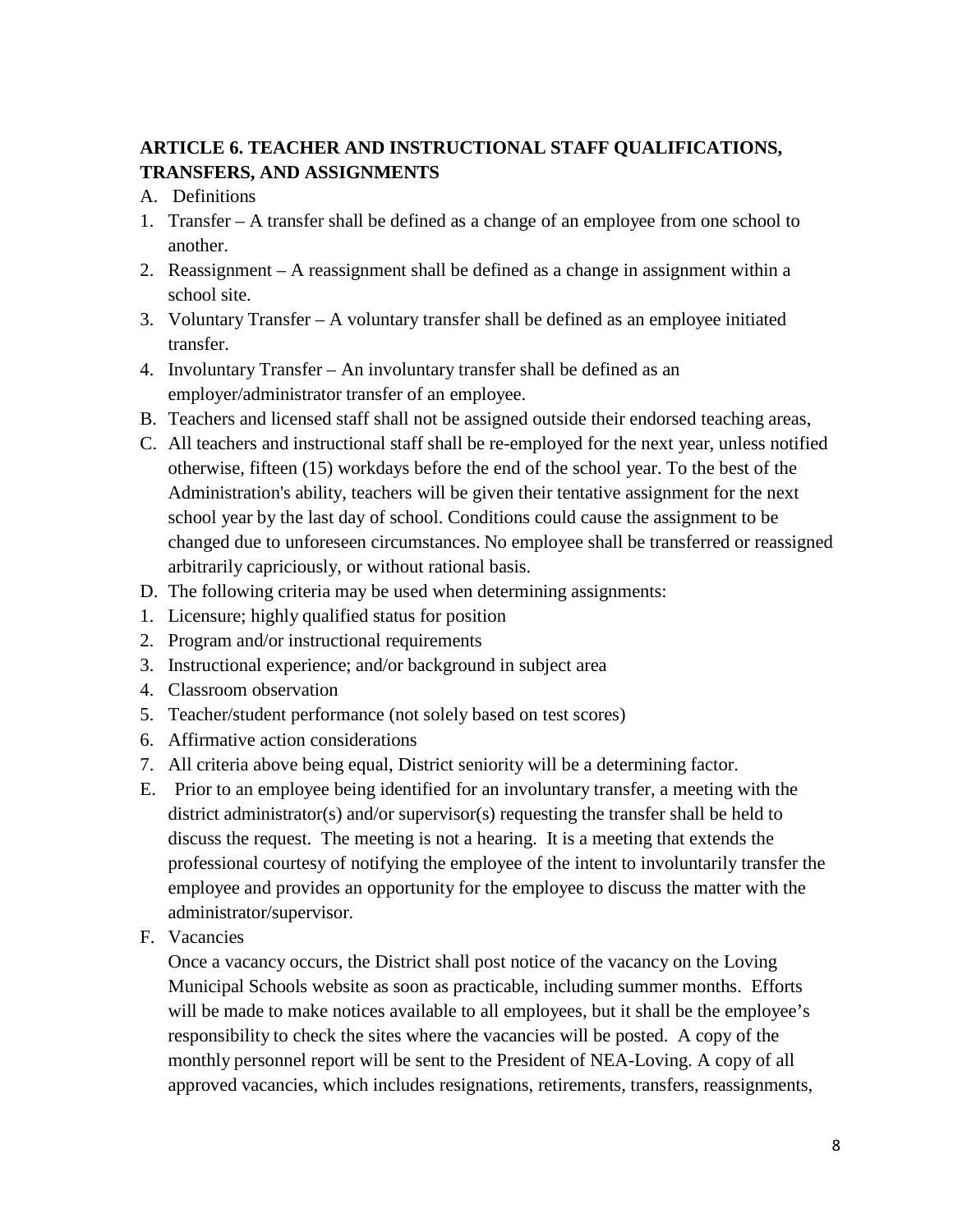and newly created positons within the bargaining unit, will be made available to the President of NEA-Loving.

# **ARTICLE 7. EDUCATIONAL SUPPORT PERSONNEL VACANCIES, REASSIGNEMENTS, TRANSFERS, AND QUALIFICATIONS**

#### A. DEFINITIONS

- 1. Transfer: A transfer shall be defined as a change of an employee from one school or location to another.
- 2. Reassignment: A change in assignment within a work site or job classification within the District.
- 3. Voluntary transfer: A voluntary transfer shall be defined as an employee-initiated transfer.
- 4. Involuntary transfer: A transfer initiated by an employer /administrator / supervisor without the expressed desire of the employee.
- 5. Seniority: Seniority shall be defined as the total length of continuous and uninterrupted service within the maintenance and custodial department.
- B. All ESPs shall be re-employed for the next year, unless notified otherwise, ten (10) workdays before the end of the school year. To the best of the Administration's ability employees will be given their tentative assignment for the next school or contract year by the last day of school or contract, whichever is applicable. Conditions could cause the assignment to be changed due to unforeseen circumstances. If any changes are necessary over the summer or in between the time of notification and the beginning of the new contract year, the employee shall be provided notification of the change in writing. No employee shall be transferred or reassigned arbitrarily or capriciously, or without rational basis
- C. Prior to an employee being identified for an involuntary transfer, a meeting with the affected employee, district administrator(s) and/or supervisor(s) requesting the transfer shall be held to discuss the request. The employee may request to have a representative. The meeting is not a hearing. It is a meeting that extends the professional courtesy of notifying the employee of the intent to involuntarily transfer the employee and provides an opportunity for the employee to discuss the matter with the administrator/supervisor. Reasonable efforts will be made to accomplish needed adjustments through a voluntary process. It is the desire of the parties that as much advance notice as possible be given regarding involuntary transfers and reassignments. Except in urgent cases, reasonable prior notice of ten (10) work days will be given to employees prior to making an involuntary transfer or reassignment. When considering involuntary transfers or reassignments, the District will consider the seniority and qualifications of the employees prior to implementing the action.
- D. Vacancies

Once a vacancy occurs, the District shall post notice of the vacancy on the Loving Municipal Schools website as soon as practicable, including summer months. Efforts will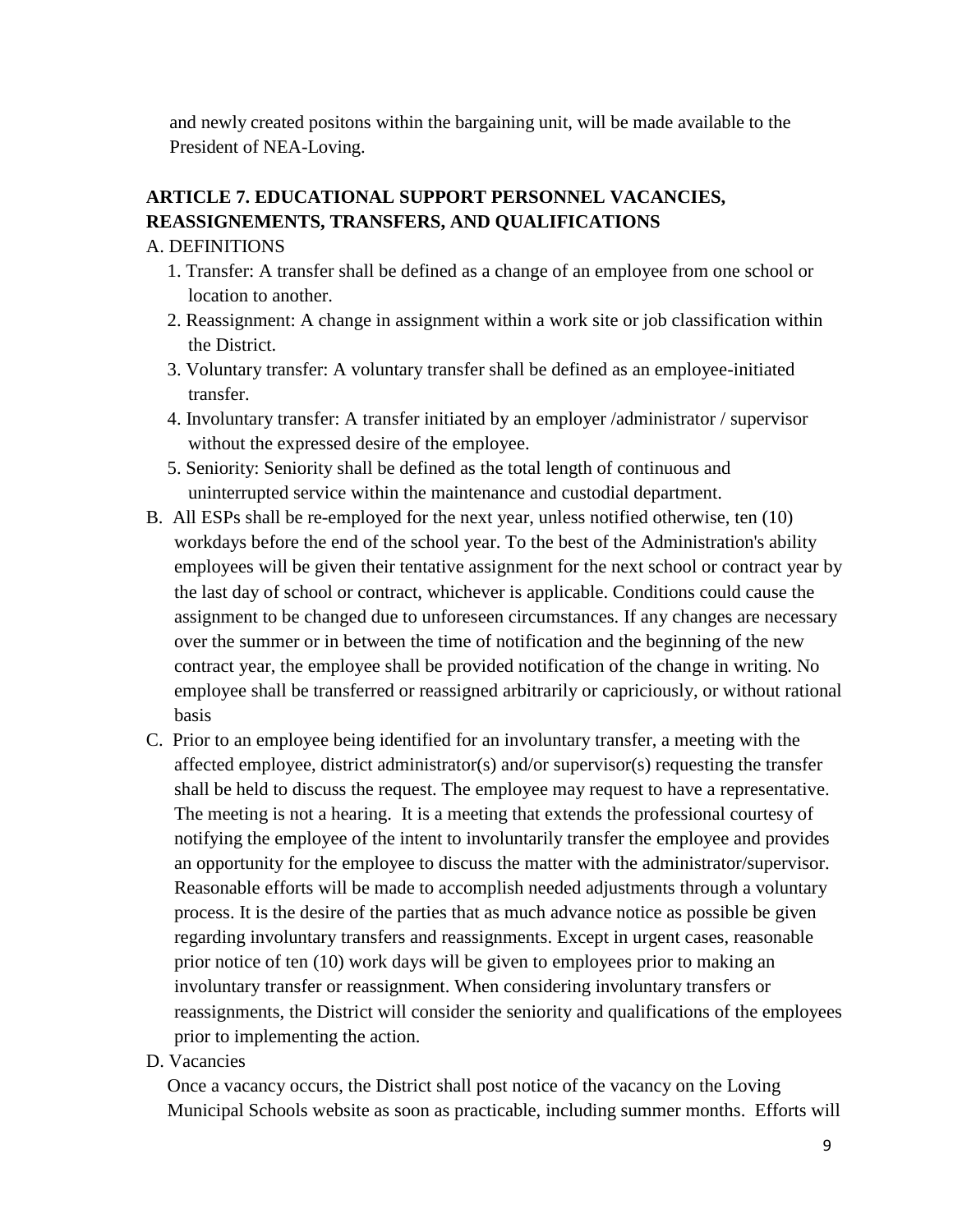be made to make notices available to all employees, but it shall be the employee's responsibility to check the sites where the vacancies will be posted. A copy of the monthly personnel report will be sent to the President of NEA-Loving. A copy of all approved vacancies, which includes resignations, retirements, transfers, reassignments, and newly created positons within the bargaining unit, will be made available to the President of NEA-Loving.

E. In the event of a shift or position vacancy, current District ESP employees will be notified of the vacancy under D. above and District employee(s) shall have the right to apply for the position prior to the vacancy being advertised outside of the District. All applicants for the vacancy shall be considered based on job performance, most current evaluation or observation, and district need. In the event that equal qualifications exist between two viable applicants, seniority will be the determining factor to fill the vacancy.

#### **ARTICLE 8. PERSONNEL PROTECTION AND SUPPORT**

- A. The District shall provide an established procedure for employee protection that follows the New Mexico Worker's Compensation Law for supporting employees in cases of harm to their person at the work site.
- B. Employees shall be provided with a copy of any written complaint brought against them before any such complaint is placed in their personnel file. No action shall be taken upon any complaint by parents, students, or other employees until the employee has been notified and been given an opportunity to respond, except under emergency conditions.
- C. Job Related Assault/Battery

Job related assault is defined as physical and/or verbal assault, physical confrontation upon the person resulting in physical or mental injury or property damage that occurs during the assault, or battery upon an employee which takes place at any time during an employee's performance of work-related duties, either on or off school grounds. The above statement applies only when the employee is not the aggressor.

D. Self-Protection

Employees may take reasonable and necessary action to protect themselves and others from immediate impending assault. Employees may use as much force as a reasonably prudent person under similar circumstances would take to protect himself/ herself or another person from possible injury as permitted by District Board Policy, PED Regulations, and State law. Employees should:

- 1. Not restrain students if there is no threat of physical harm to self or others.
- 2. Allow students to leave the area rather than threaten to restrain, if no one is in immediate danger.
- 3. Ask for help from another adult including sending a student to ask for assistance from another adult.
- 4. Never attempt to take a weapon from a student unless there is no other choice to protect self or others.
- 5. Be guided by reasonable and prudent action to protect self, students, and others when it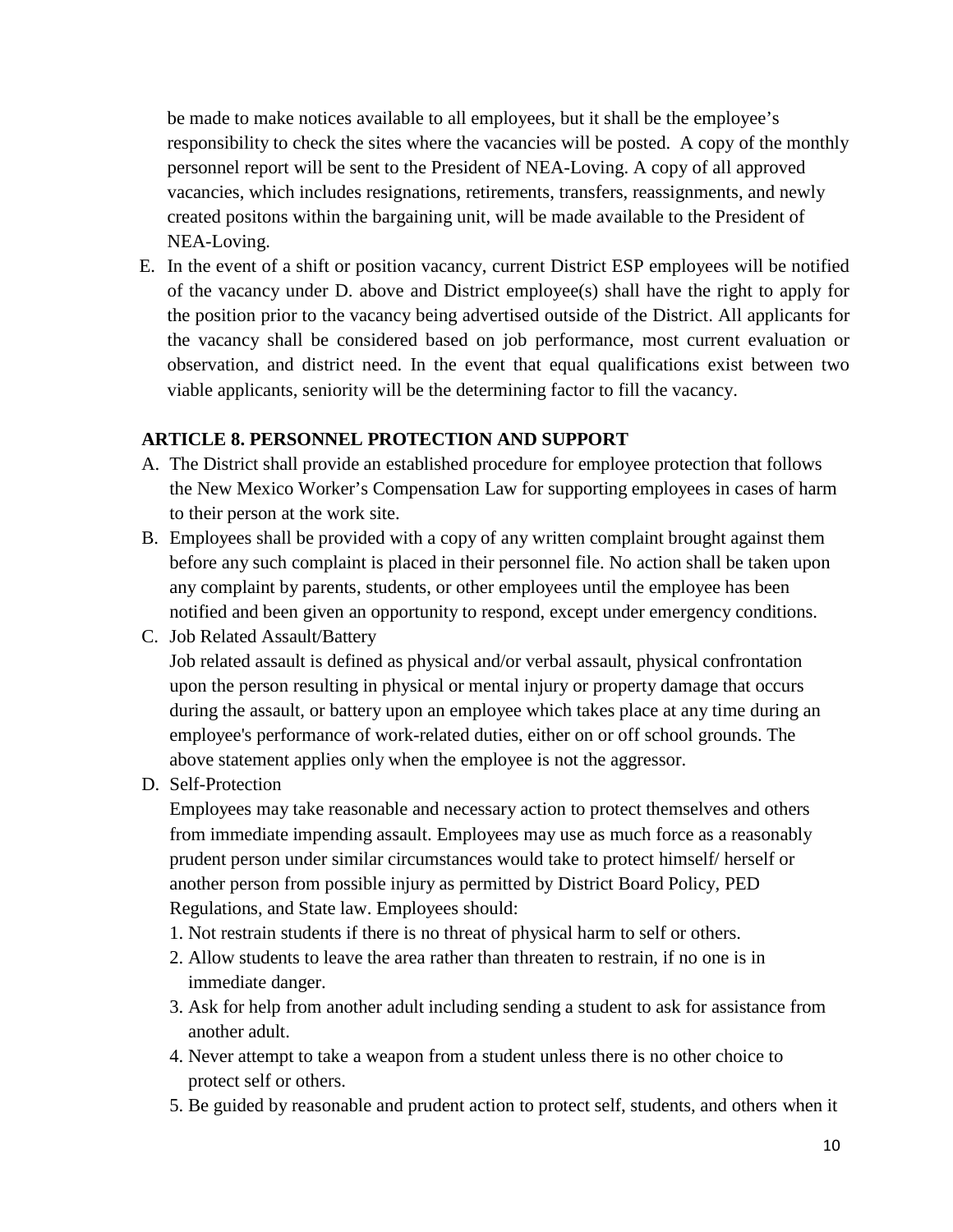is not possible to remove self or students from the area of danger, or otherwise de-escalate a situation.

E. Reporting

The employee(s) involved and the employee who witnesses the incident will submit a written report to the immediate supervisor.

- F. Any employee who is injured while in the performance of his/her duty will receive such compensation and expenses as prescribed by the New Mexico Worker's Compensation Law. Any public school employee involved in an occupational assault or accident must file a written report of such injury within 24 hours with the employee's immediate supervisor. Forms for filing this report are available at each site. Within three working days of the incident, reports shall be sent to the employee, site supervisor, the NEA-Loving President (if requested by the employee), and the Superintendent or designee.
- G. The employees will be able to take professional leave at no loss of pay and the District will pay the cost of a substitute, if applicable, while the employee is participating in preparing required reports, the investigation process, or preparation for District legal action. When absence from work is necessary due to injury resulting from a job-related assault, the employee will be granted leave with pay for up to twenty (20) days. After five (5) days, the employee may be required to obtain a doctor's certificate attesting to the employee's injuries and resulting disability.
- H. The Supervisor/designee will assist in:
	- 1. Seeing that appropriate medical attention is given or arranged.
	- 2. Seeing that the incident has been reported to appropriate law enforcement authorities.
- I. Attorney Access/Legal Information

Legal counsel coverage is governed and provided by the District through the New Mexico Public Schools Insurance Authority. Incidences so covered, unless determined otherwise by the Authority, are:

- 1. Reasonable attorney fees and costs incurred by the covered person in defending a criminal proceeding alleging assault or battery of a student if the covered person is fully exonerated by a court;
- 2. Reasonable attorney fees and costs incurred when the District and employee are defendants in a civil action together;
- 3. Reasonable access to the school attorney at District expense when requested by the employee in order to inform the employee and/or give direction regarding the employee's legal standing and options for filing complaints, availability of civil remedies, including lawsuits, or criminal trial procedures. (If during the time of the conference the school attorney determines that a possible conflict between the District and the employee could exist, the attorney will stop the conference immediately.
- J. District Support if Employee is Legally Accused by Student/Parent or is Assaulted/ Battered by Student/Parent
	- 1. The student will be removed from the teacher's classroom, if the administration can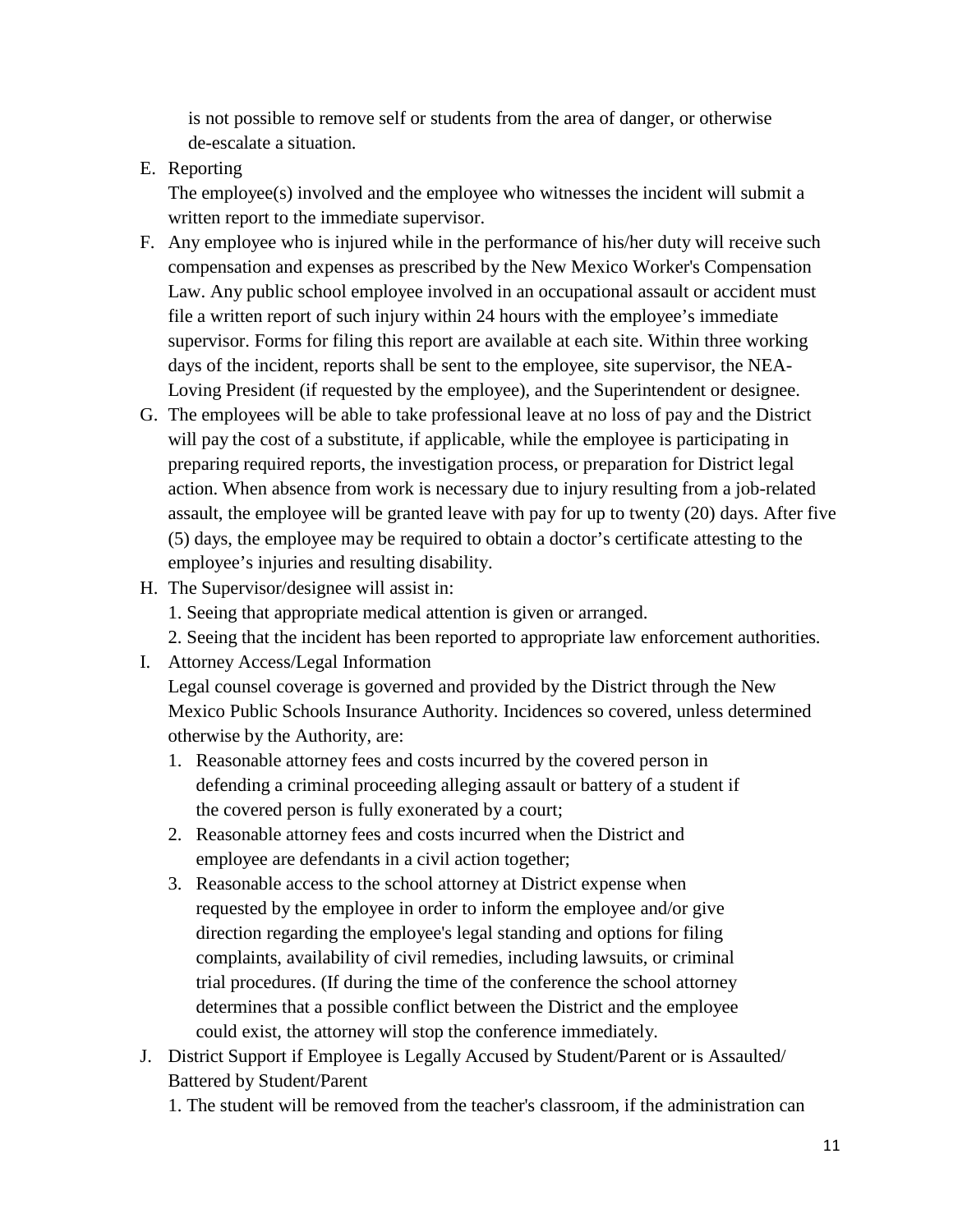reasonably accommodate such action until such time as the said incident is resolved or the problem has been discussed among the parties and balance to the situation is regained.

- 2. The teacher may be offered a one to two week half-day workweek to assist the employee's return to work if needed. Employees who have a permanent disability will have their situation reassessed.
- 4. The District will cooperate with local law enforcement authorities in providing protection to the employee by following all judicial orders and taking all reasonable care and caution to protect employees and/or students from harm.
- K. Days absent from duty, whether it be for injury, doctor's direction, hospitalization, attorney consultation, or court proceedings directly relating to the assault, will be charged according to Worker's Compensation guidelines.
- L. Upon the doctor's release, the employee must return to work.
- M. The District will apply for Worker's Compensation on behalf of the employee once reports are filed by the employee or his/her representative. The employee will also be eligible for the District's medical insurance and Accidental Death and Dismemberment insurance, if the employee is on the roll for these benefits prior to the assault.
- N. The District will pay the difference between the amount Worker's Compensation and/or District medical insurance if the employee is covered under this insurance or any other insurance the employee may have and the total medical expenses incurred by the employee as a direct result of the assault for up to four (4) weeks as long as these standards are within the coverage of the District's insurance coverage and/or Family Medical Leave Act. The District reserves the right to consult with the employee's doctor to determine proper timelines, duties and disability(ies).
- O. The District will pay the employee's regular daily salary for absence from work as a direct result of the assault for a period not to exceed twenty (20) days.
- P. Benefits described in this Article shall terminate when:
	- 1. The doctor has released the employee to return to work.
	- 2. The employee is found to be the aggressor in the incident.
	- 3. The employee resigns.
	- 4. Worker's Compensation has ceased coverage and/or sick leave has been exhausted.

# **ARTICLE 9. EMPLOYEE WORK DAYS**

- A. Workdays for teachers and instructional staff shall be the regularly scheduled teaching or in-service day of eight (8) hours, including a thirty (30) minute duty-free lunch.
- B. Workdays for custodians shall be the regularly scheduled work day of eight (8) hours, excluding lunch.
- C. Workdays for instructional assistants shall be the regularly scheduled work day of seven (7) hours, excluding lunch.
- D. Workdays for bus drivers shall be the regularly scheduled work day of five (5) hours.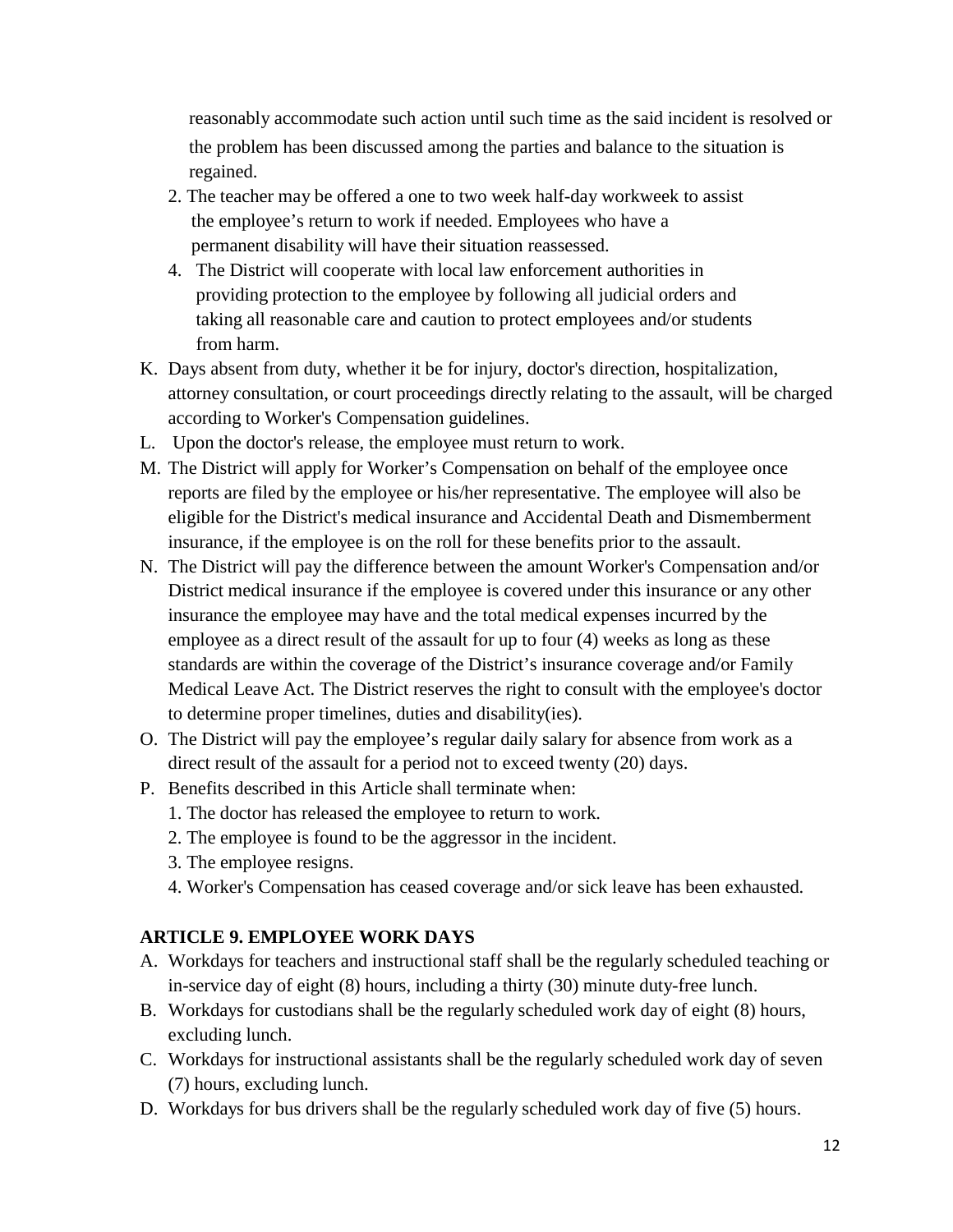- E. Workdays for cafeteria workers shall be the regularly schedule work day of three (3), six  $(6)$  or seven  $(7)$  hours.
- F. Traveling Teachers shall be given adequate time, no less than six (6) minutes, to move between classes or move students to and from their home room teacher. Those traveling between buildings will be given reasonable time for travel.
- G. Overtime
- H. Any employee required to work a contract year containing additional days beyond those stipulated by legislative action or other state requirements, or by agreements between parties, shall have, for each additional contract day(s), an amount of money added to their salary equal to their daily rate of pay as calculated by dividing the contract days into the total annual salary contained on salary schedules incorporated into the agreement. Any mandatory training or professional development, outside of the normal contract will be compensated at an appropriate rate unless otherwise required or specified by available grant funding.

# **ARTICLE 10. TEACHER/INSTRUCTIONAL STAFF WORKING CONDITIONS**

A. Class Size

Class sizes will be in compliance with PED requirements. Administration will provide approval or non-approval results of any waivers submitted by Loving Municipal Schools. Teachers will be actively involved in providing student placement information. Numbers of special program students in combination classes should be considered as placements are made. Students in special programs are included in regular education class counts when they are in the regular education classroom for any part of the day

B. Educational Materials

The Board will give a building allocation to each site based on enrollment to be used for books and instructional materials. Staff will be actively involved in planning for these materials and book needs such as summer school, homebound and regular or special needs students. Teachers will not be required to provide basic school supplies such as pencils and notebook paper.

C. Health and Safety

The District will provide a safe and healthful environment that complies with District, PED, State and Federal applicable laws, rules, and regulations for the employees and students.

D. Parent/Visitor Access

The District will make reasonable efforts to control unscheduled visitor access to the school buildings and property. All visitors will be required to check in and out of the school administrative office. Harassment, abuse, and/or intimidation of employees will not be tolerated. Reasonable efforts will be made to insure that classroom instruction not be interrupted by unscheduled non-employee visitors other than in emergency situations.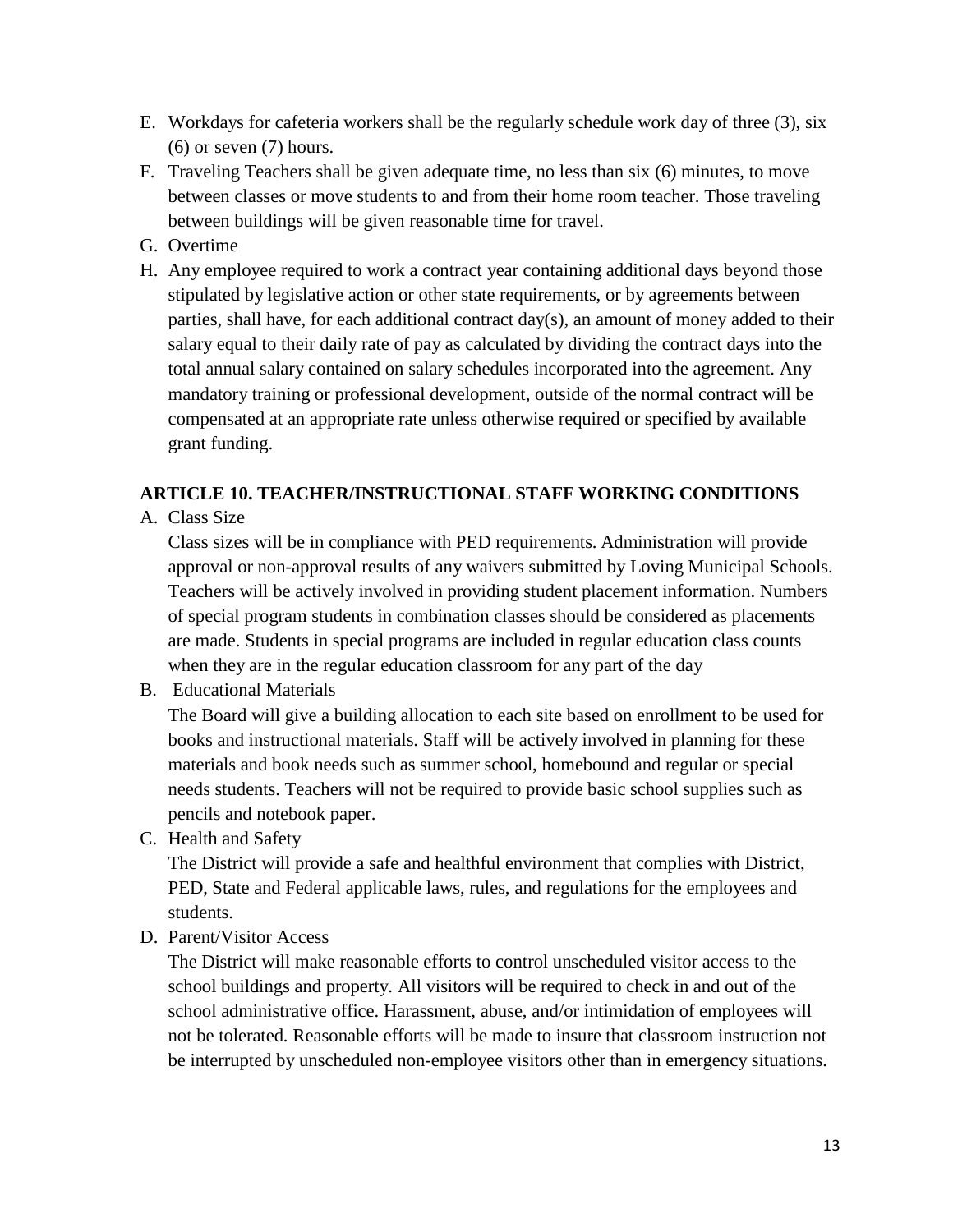In order to facilitate this, teachers should be contacted before classes begin or after school dismisses. Secondary teachers may also be contacted during prep periods. Parents are encouraged to visit the classroom, however, if feasible, appointments should be scheduled one day in advance to provide for an uninterrupted conference time. Teachers will not be expected to hold conferences or take phone calls during teaching time.

- E. The parties agree that all employees shall observe all health and safety rules.
- F. The parties agree that employees shall report to site management any condition that is considered to be, or potentially could be, dangerous to their health or safety or the wellbeing of their students. The employee reporting the problem will have the right to request a status report on the condition.
- G. Classroom Visitation

The principal/designee will consult with teachers prior to making appointments for classroom observations except in cases of classroom visitation by the Board of Education, District Administration and State and Federal authorities.

- H. Academic Freedom
- 1. Teachers will participate and have teacher representation during the adoption of teacher materials and texts. Teachers will serve on district curriculum guide formulation committees.
- 2. Teachers are to use research-based strategies and other materials that align to state and local standards and benchmarks to best meet the needs of students. Classroom teachers have the responsibility to ensure the materials, methods, and strategies meet the educational objectives of the lessons which align with the performance standards.

#### **ARTICLE 11. EDUCATIONAL SUPPORT PERSONNEL (ESP) EMPLOYEES WORKING CONDITIONS**

- A. The normal workweek for ESP employees shall not exceed forty (40) hours per week. The Superintendent may alter workweek structures to meet varying conditions and needs of the District. Employees will be notified at least one (1) week in advance of any modification to the workweek plan.
- B. Nonexempt employees subject to the minimum wage and overtime provisions of the Fair Labor and Standard Act may be required to complete an individual time card showing the daily hours worked.
- C. Time cards (reports) shall cover one (1) workweek and shall be completed at the close of each work day.
- D. Employees shall record their starting time, time out for lunch, time in from lunch, quitting time, and total hours worked for each work day.
- E. At locations with time clocks, employees shall use the time clocks as the way to record their starting time, time out for lunch, time in from lunch, quitting time, and total hours worked for each work day.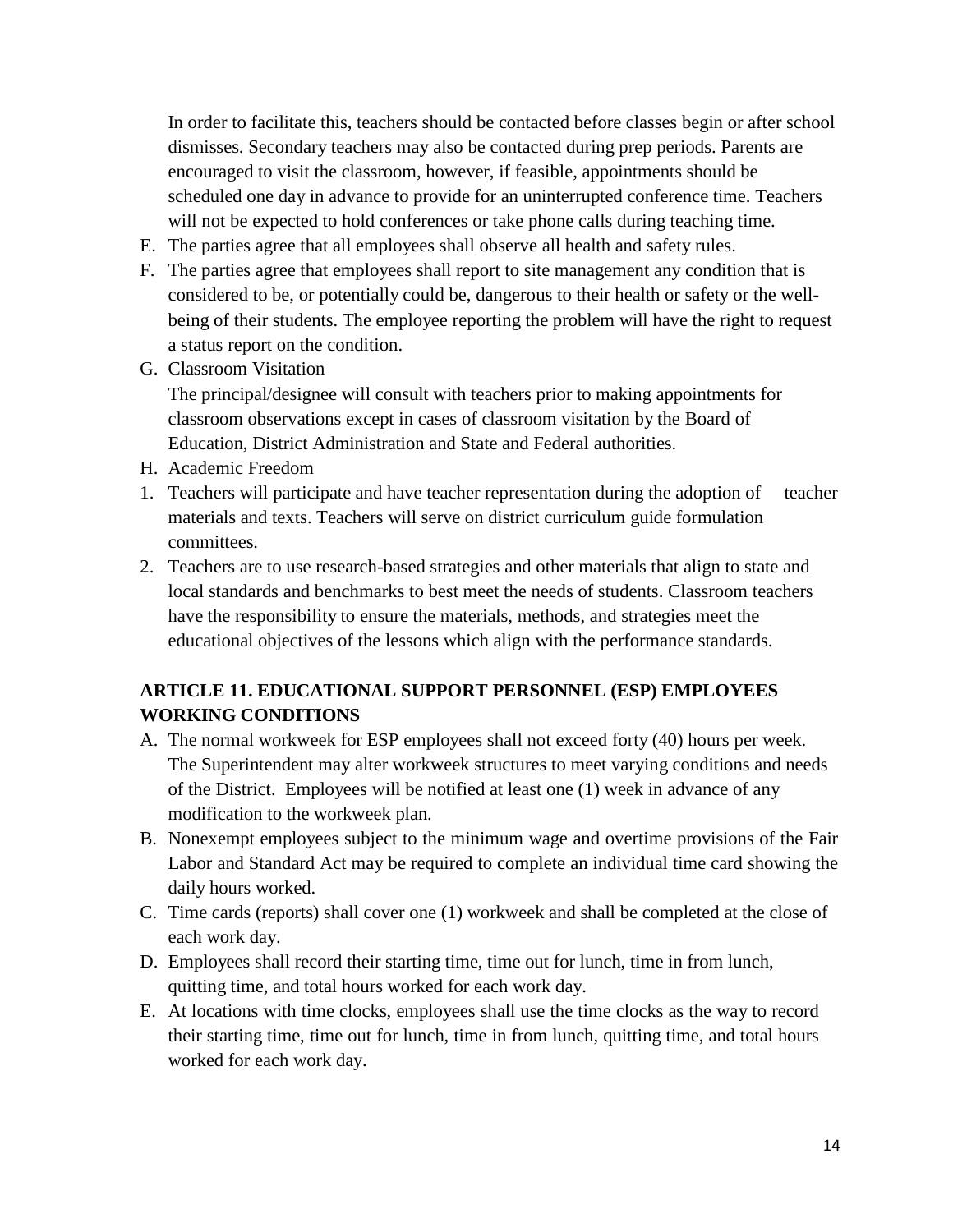- F. Employees are not permitted to sign in or commence work more than fifteen (15) minutes before their normal starting time or to sign out or stop work later than fifteen (15) minutes after their normal quitting time without the prior approval of the school administrator/supervisor. If an employee voluntarily signs in before or after their work day the employee is not entitled to overtime or compensatory pay.
- G. Employees are eligible for compensatory time and overtime pay at overtime rate only on pre-approval from their immediate supervisor.
- H. All classified employees are required to take a lunch or meal break. Exceptions may be made for lunch periods per a voluntarily signed and written agreement between the employee and administrator.
- I. All employee time records shall be verified and signed by the school administrator/supervisor.
- J. Reporting another employee's time or falsifying one's own time is prohibited and may be grounds for disciplinary action including termination.
- K. Nonexempt employees who work more than forty (40) hours per week shall be awarded "compensatory time" at the rate of one and one-half  $(1 \frac{1}{2})$  hours for each hour of overtime work. In cases of emergency, when the employee cannot be immediately released for this time and one-half compensation, the Superintendent will make the decision as to paying the employee at the rate of time and one-half or having the employee take the time off at a future date. The hours must be approved by the immediate supervisor before an employee works overtime or, in the case of an emergency, immediately upon completion of the work or as soon thereafter as possible.
- L. Compensatory/overtime work shall be offered to employees on a rotational basis, starting with the most senior employee. District seniority shall be defined as the total length of continuous District service within the bargaining unit. For purposes of this Article, seniority will be computed from an employee's most recent date and time of hire, and will begin to accrue as of his/her first day of actual service within the bargaining unit. If an employee chooses to not accept the offer to perform the compensatory time/overtime work, the supervisor shall continue asking the next most senior employee until the offer is accepted. If an employee rejects the offer to work for compensatory time or overtime pay, the employee falls to the bottom of the rotation. In the event no one accepts the offer , the supervisor shall assign an employee to perform the compensatory time/overtime work.
- M. In situations where an employee is required to work a shift or assignment that is during a time that is not connected to the time before or after his or her regularly scheduled shift and the requirement results in his or her workweek exceeding forty (40) hours per week, the employee shall be paid at the rate of one and one-half  $(1 \frac{1}{2})$  hours for each hour of overtime worked.
- N. Compensatory time off shall be taken during the following pay period or workweek in which it was earned unless the use of compensatory time off would unduly disrupt the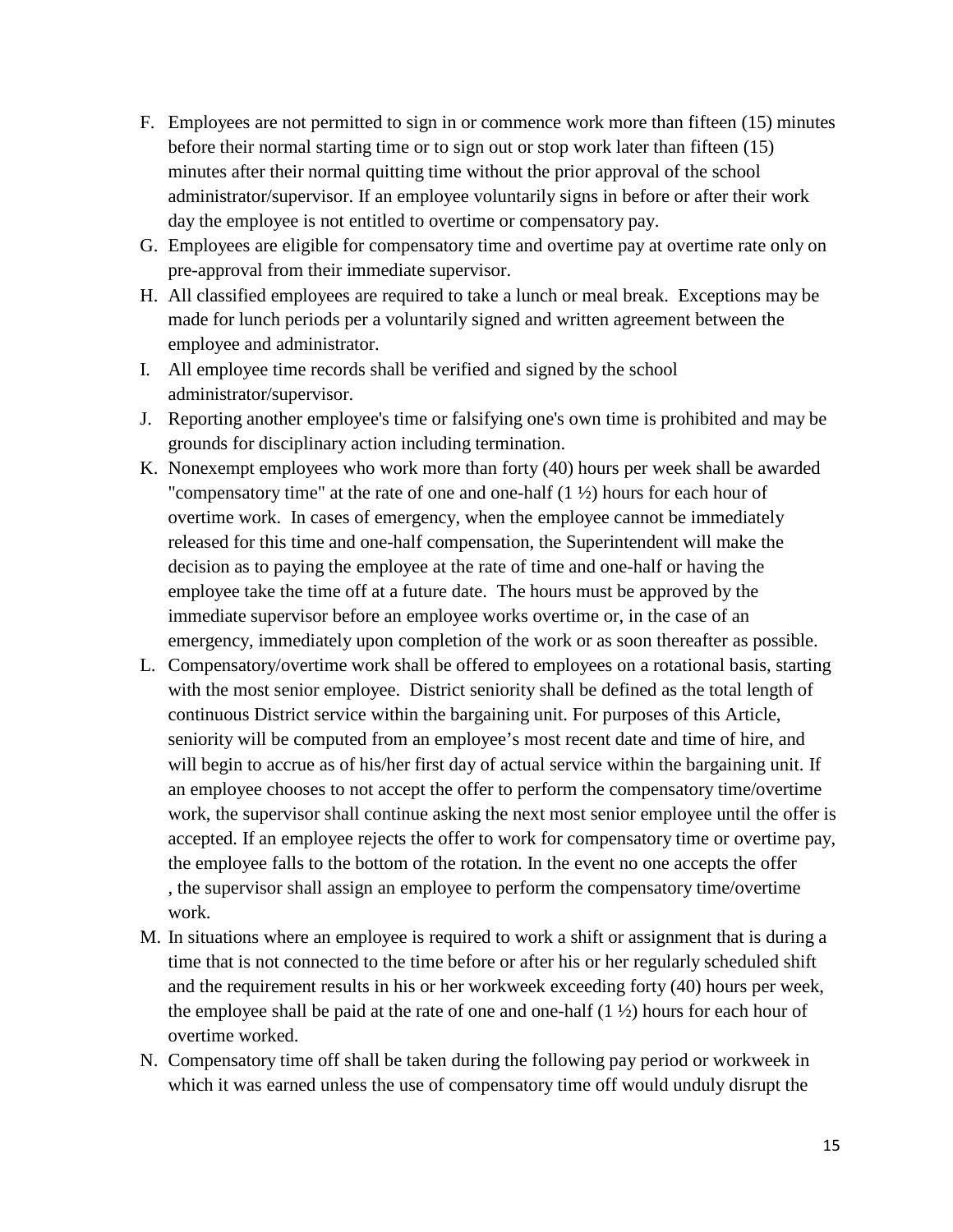operations of the District. In the event the supervisor determines compensatory time off during the week following the week it is earned would be unduly disruptive to the operations of the District, such compensatory time off may be taken as soon as is reasonably possible thereafter.

- O. This overtime compensation provision does not apply to exempt employees or to volunteers.
- P. Individual employee work schedules will be based on the position held by the respective employees and on District needs.
- Q. An employee may work overtime, provided that advance authorization is obtained from the supervisor in charge or, in the case of an emergency, authorization is obtained immediately upon completion of the work or as soon thereafter as practicable.

# **ARTICLE 12. EDUCATIONAL SUPPORT PERSONNEL (ESP) SAFETY PROVISIONS**

Protective Clothing/Devices

A. If an employee is required to wear protective clothing or any type of protective device in a particular job, the employer shall furnish such protective clothing or device. It is the responsibility of each individual employee to properly maintain such protective devices at all times and returns them to the employer when they are no longer needed. Upon termination, administrative or other extended leave all issued school property, including keys and uniforms shall be turned in to the employee's supervisor prior to issuance of his/her final pay check.

# **ARTICLE 13. TEACHERS/INSTRUCTIONAL STAFF - REDUCTION IN FORCE**

- A. In the event of the unforeseen change in student population necessitating a reduction in the number of Teachers/Instructional Staff employed by the Board, reduction shall be based on district wide seniority within the endorsement area/job description, i.e., teacher, nurse, counselor, speech/language pathologist or occupational therapist.
- B. For purposes of this Article, seniority will be computed from an employee's most recent date of hire and will begin to accrue as of his/her first day of actual service in an endorsement area/job description. Seniority will continue to accrue during all paid leaves of absence and for a period of one (1) year from the effective date of a layoff.
- C. Teachers with the least district wide seniority within the endorsement area affected shall be first to be laid-off and shall be laid-off in the order of their rank on the seniority list with the least senior teacher being laid-off first.
- D. A bargaining unit employee displaced or identified for RIF will be offered any vacancy that the District has decided to fill within the bargaining unit for which the employee is qualified. A bargaining unit employee who rejects a position that has been offered will not be eligible for rehire. A Reduction shall be based on district-wide seniority within the classification affected. District seniority shall be defined as the total length of continuous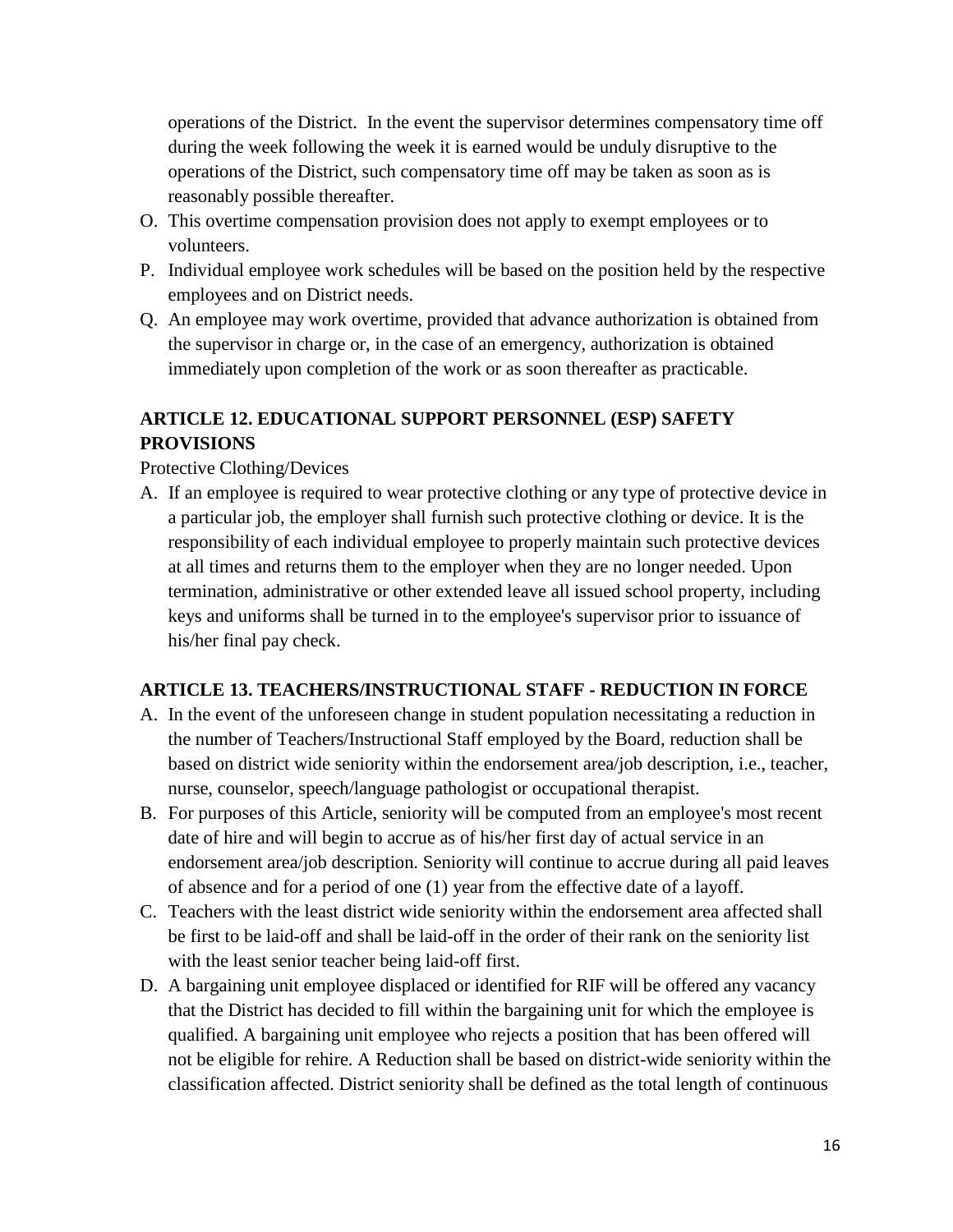District service within the bargaining unit. For purposes of this Article seniority will be computed from an employee's most recent date and time of hire, and will begin to accrue as of his/her first day of actual service within the bargaining unit. Employees will remain on lay-off status for one year from the date of lay-off.

- E. Employees with the least district wide seniority within the classification affected shall be first to be laid off based on the inverse order of seniority as ranked on the seniority list.
- F. When a position again becomes available on a full time basis, employees who have been displaced from their positions pursuant to the above procedure shall be recalled in the reverse order in which they were laid-off. No new employee shall be hired into a classification for which an employee on RIF status is qualified.
- G. An exception to the previous paragraph would be if there were no employees on RIF status with appropriate qualifications for an open position.
- H. The employee will have recall rights for one year from the date of lay-off. Employees on lay-off shall not have their length of service broken. Other benefits shall be frozen for his/her use upon return within one year.
- I. In the event a laid-off employee is employed by another school district, business, or organization, the employee shall be allowed to complete his/her obligation of a two-week notice. If the employee fails to notify the District within five (5) workdays of his/her intent to return to employment from the date recall notice is received by certified or registered mail, his/her seniority, recall rights, and all other benefits with the District shall terminate.
- J. Employees on lay-off status may elect to continue their insurance coverage as per COBRA with employee paying the total premiums during the period of layoff or as per insurance regulations.
- K. When a teaching position again becomes available on a full time basis, teachers who have been displaced from their positions pursuant to the above procedure shall be recalled in the reverse order in which they were laid-off. No new teacher shall be employed, except for endorsement areas which employees on layoff status cannot or will not fill, until all previously employed teachers have had an opportunity to return to a teaching position.
- L. The District will ensure recall rights for one (1) year from the date of layoff. Teachers on layoff shall not have their length of service broken and shall accumulate seniority. Other benefits shall be frozen for his/her use upon return.
- M. In the event a laid-off teacher is employed by another school district, the teacher shall be allowed to complete his/her contracted obligation of thirty (30) calendar days notice and shall suffer no penalty. If the teacher fails to notify the District within ten (10) calendar days of his/her intent to sign a teaching contract within thirty (30) calendar days from the date recall notice is sent to him/her by certified or registered mail (mail not claimed within 5 days shall be considered delivered) his/her seniority, recall rights, and all other benefits with the District shall terminate.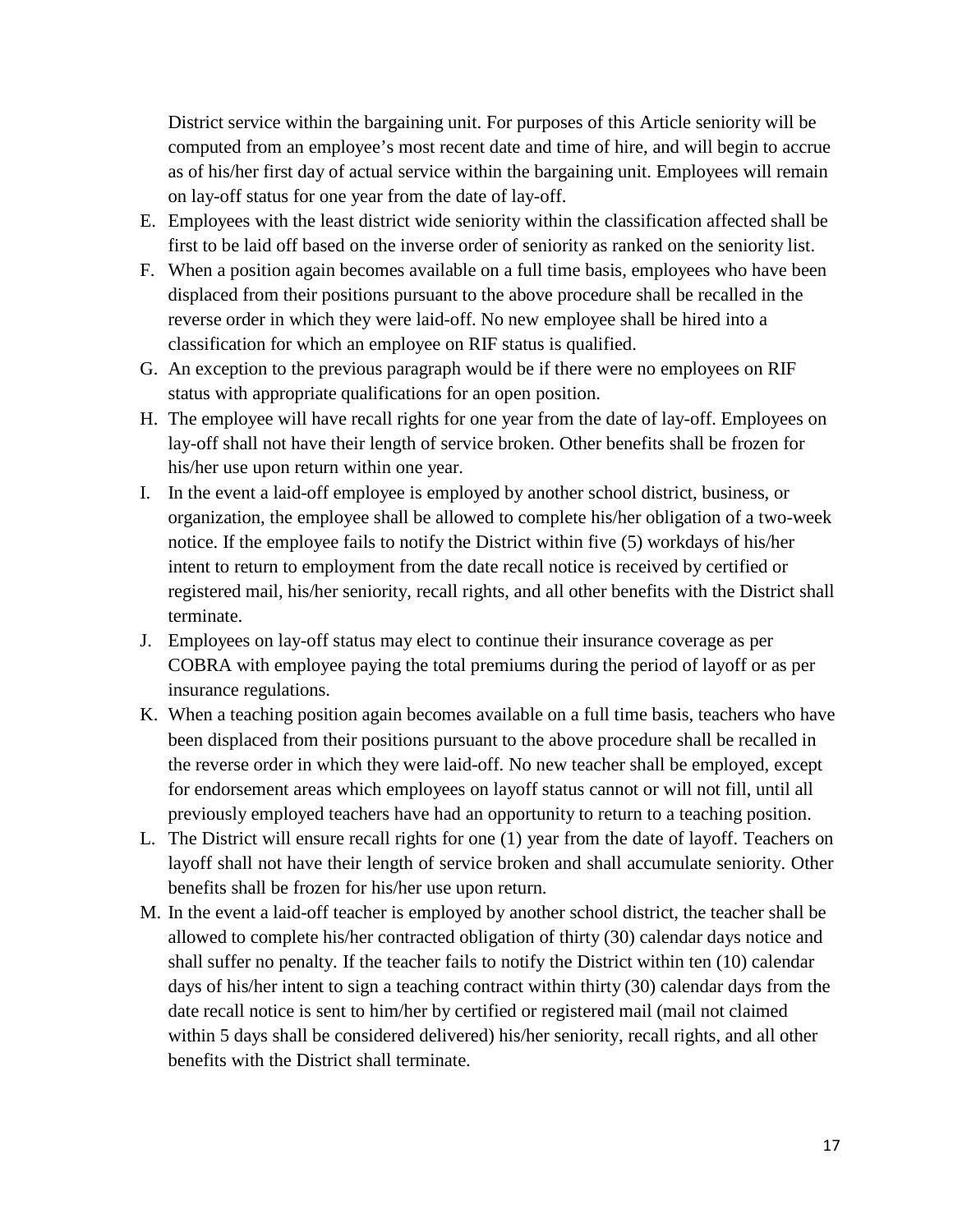- N. During a RIF situation a teacher shall lose seniority and recall rights for any of the following reasons:
	- 1. Dismissal;
	- 2. Resignation;

3. Failure to notify the District within ten (10) calendar days after having received notification to return to the school system pursuant to notice of recall. (This notification will be made by certified mail. Certified mail not claimed within seven (7) days shall be considered as delivered.

- I. Employees laid-off may continue insurance coverage as per COBRA.
- J. Non-operational teaching staff will have all rights of RIF that the teaching staff enjoy unless otherwise stipulated in contract.

# **ARTICLE 14. EDUCATIONAL SUPPORT PERSONNEL (ESP) REDUCTION IN FORCE**

- A. Reduction shall be based on district-wide seniority within the classification affected. District seniority shall be defined as the total length of continuous District service within the bargaining unit. For purposes of this Article seniority will be computed from an employee's most recent date and time of hire, and will begin to accrue as of his/her first day of actual service within the bargaining unit. Employees will remain on lay-off status for one year from the date of lay-off.
- B. Employees with the least district wide seniority within the classification affected shall be first to be laid off based on the inverse order of seniority as ranked on the seniority list. Classifications are custodian, instructional assistant, bus driver and cafeteria worker.
- C. When a position again becomes available on a full time basis, employees who have been displaced from their positions pursuant to the above procedure shall be recalled in the reverse order in which they were laid-off. No new employee shall be hired into a classification for which an employee on RIF status is qualified..
- D. An exception to C. above would be if there were no employees on RIF status with appropriate qualifications for an open position.
- E. The employee will have recall rights for one year from the date of lay-off. Employees on lay-off shall not have their length of service broken. Other benefits shall be frozen for his/her use upon return within one year.
- F. In the event a laid-off employee is employed by another school district, business, or organization, the employee shall be allowed to complete his/her obligation of a two-week notice. If the employee fails to notify the District within five (5) workdays of his/her intent to return to employment from the date recall notice is received by certified or registered mail, his/her seniority, recall rights, and all other benefits with the District shall terminate. An employee shall lose seniority and recall rights for any of the following: 1. Dismissal
	- 2. Resignation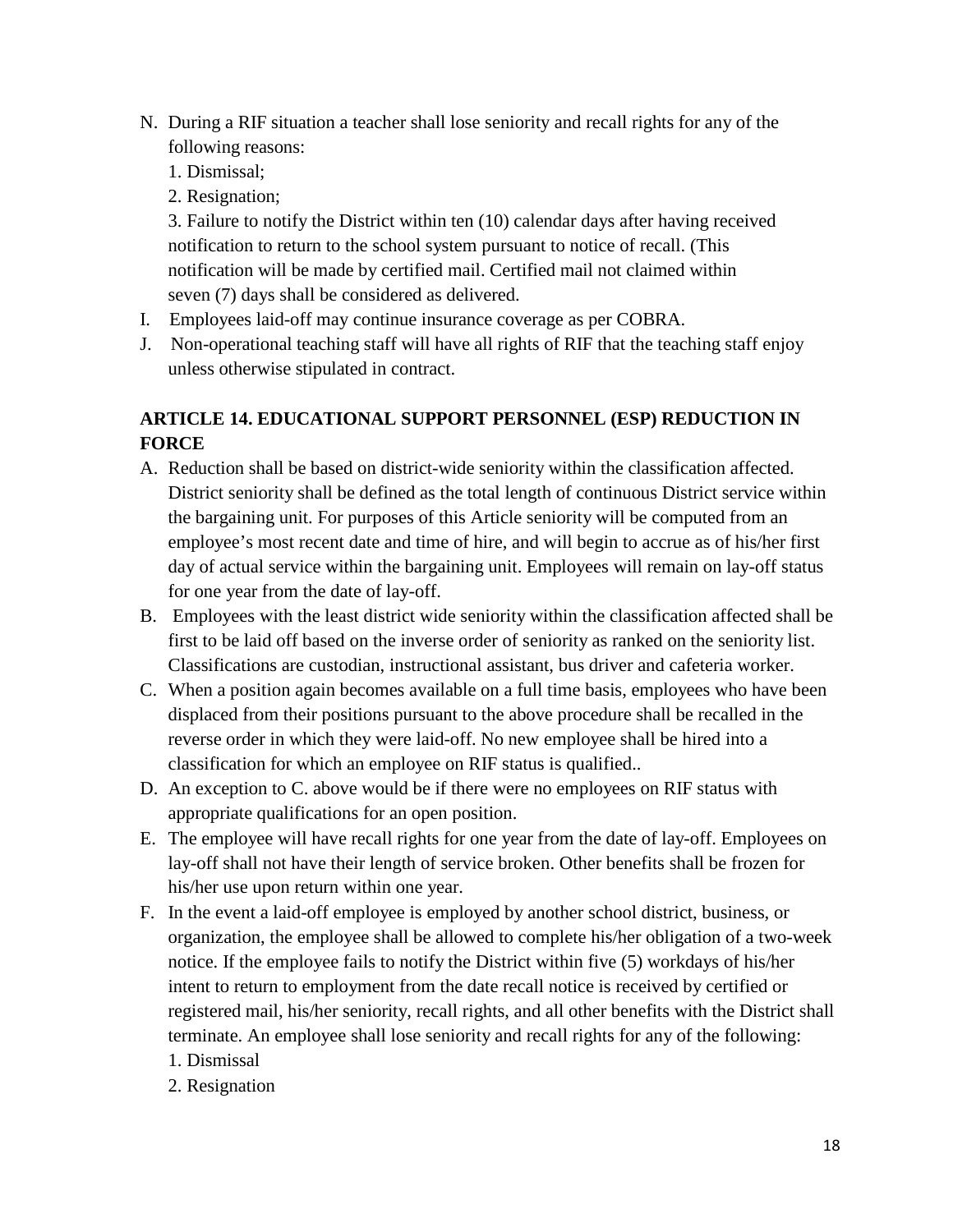- 3. Failure to notify the District within five (5) workdays after having received notification to return to the school system pursuant to notice of recall. The notification will be made by certified or registered mail. Certified mail not claimed within five (5) days shall be considered as delivered.
- G. Employees on lay-off status may elect to continue their insurance coverage as per COBRA with employee paying the total premiums during the period of layoff or as per insurance regulations.

# **ARTICLE 15. EDUCATIONAL SUPPORT PERSONNEL (ESP) CONTRACTING AND SUBCONTRACTING WORK**

- A. It is recognized that the Employer reserves the right to contract out or subcontract out any work which bargaining unit employees do not have the skill or ability to perform, which involves the use of equipment not in the possession of the Employer, or the installation or construction of equipment, machinery or materials wherein the manufacturer, producer or supplier gives a guarantee on the life of the materials or the satisfactory operation of the equipment or machinery that is conditioned upon the installation or construction by persons other than the employer's own work force.
- B. It is agreed that the Employer may, at any time, contract out or subcontract out work not of a routine nature, or work which is not feasible to perform with its own employees, due to their existing workload, provided, however, that the Employer shall not contract out work which its own full time employees are capable of performing and that would deprive employees of a normal week's work.
- C. Nothing in this agreement shall be construed to prohibit the acceptance by the LMSD of any gift or donation of work or services; provided, however, that such a gift or donation does not deprive any member of the bargaining unit a normal work week.
- D. It is further agreed that any federal, state or other governmental funded work program personnel may be used by the Employer to carry out the functions of its operations or to assist custodial employees in the performance of their duties. All duties to be performed at a given school by such federal, state, or other similarly funded work program personnel will be those approved by the principal. The principal may delegate direct supervision of such personnel. Federal, state or other similarly funded work program personnel will not be utilized to fill full time or temporary vacancies within the bargaining unit in lieu of full time employees.
- E. Any grievance arising out of this Article will be subject to the normal grievance procedure.
- F. Full time employee, for this contract, is defined as a regular employee.
- G. The parties agree that employees may be required to attend professional development and/or training sessions in order to achieve and/or maintain certification and/or acquire new skills related to the performance of their jobs.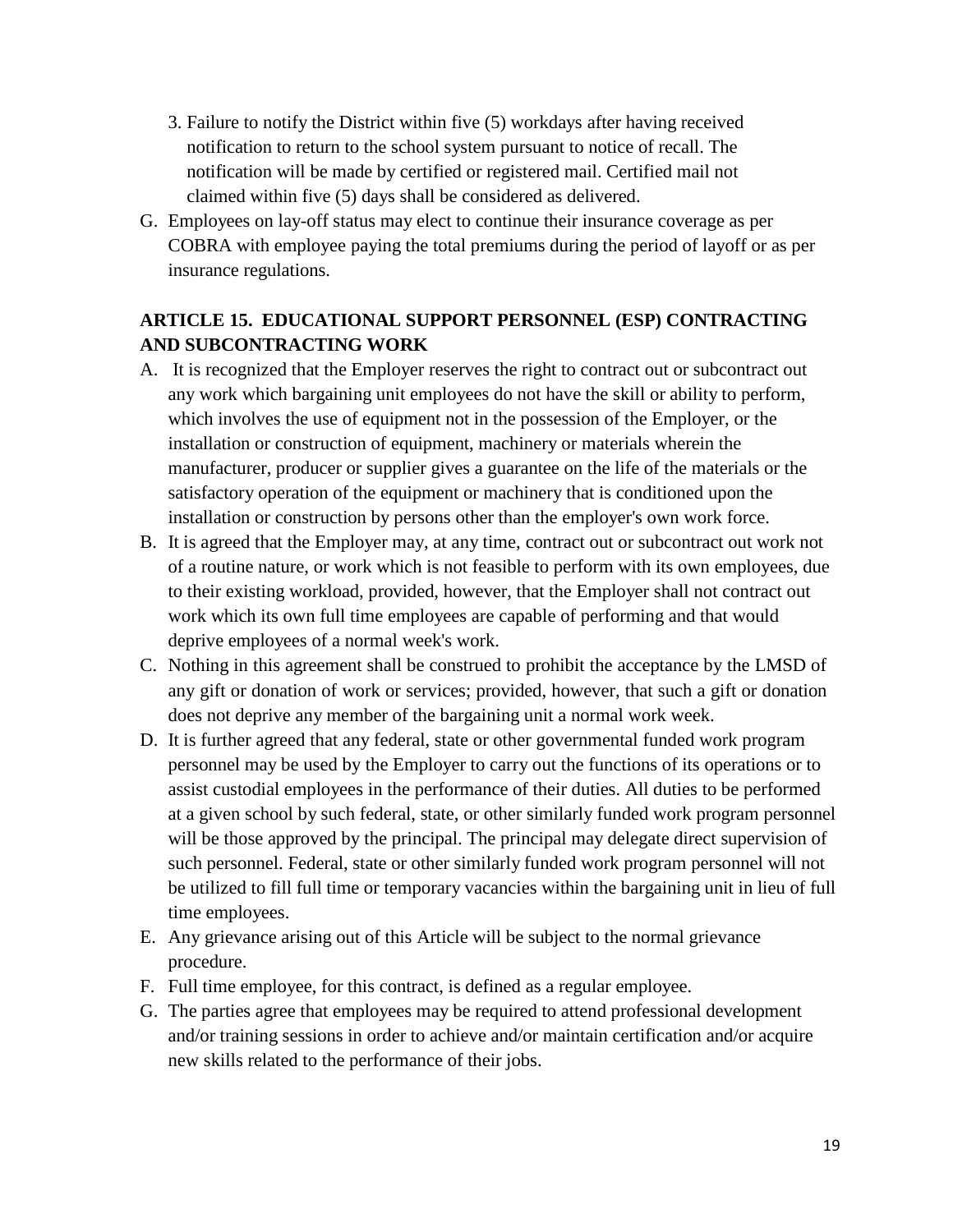#### **ARTICLE 16. LEAVES**

- A. Sick Leave
- 1. Sick Leave for District personnel is a designated amount of compensated leave that is to be granted to a staff member who, through personal or family illness, injury, or quarantine, is unable to perform the duties assigned. Family, for purposes of sick leave, shall include: spouse, like relations created by marriage (e.g. stepchild, father-in-law, etc.), children, parents, siblings, and grandparents.
- 2. Family illness, for purposes of sick leave, shall not exceed a period of three (3) days, unless an approval is granted by the Superintendent.
- 3. Sick leave may include other excused absences, such as medical, dental, or optical examination or treatment impossible to schedule on nonduty days.
- 4. Each staff member shall be credited with a sick leave allowance at the rate of one (1) days per month up to ten (10) or twelve (12) days, determined by the number of months employed:
	- a. Twelve-months' employment: 12 days
	- b. Ten-months' employment: 10 days
- 5. The unused portion of such allowance shall accumulate to a maximum of ninety (90) days, at which time no more sick leave can be earned. As accumulated sick leave days are used and drop below ninety (90) days, an eligible employee may again accumulate sick leave up to the maximum limit.
- 6. When a staff member exhausts all days of accumulated sick leave, an unpaid leave of absence must be requested, pursuant to District policy.
- 7. Sick leave of any staff member who does not serve a full school year shall be prorated at the rate of one (1) day per month. Sick leave may be used for childbirth during the time the physician verifies that the employee is physically unable to perform her normal duties. If the employee does not wish to return to her duties following childbirth, an extended leave of absence must be requested, consistent with existing District policy.
- 8. Upon request, the staff member shall inform the Superintendent of the following:
- a) Purpose for which sick leave is being taken
- b) Expected date of return from sick leave
- c) Where the staff member may be contacted during the leave.
- d) Sick leave is only for the purpose of recuperative activities, e.g., obtaining medical care or treatment, procuring medications or other prescribed materials, convalescing at home or at a medical facility, or other therapy or activity prescribed by the employee's physician or health practitioner (with verification required if requested by the Superintendent).
- e) The District may, at District expense, require the employee to submit to medical or psychiatric examination by a physician or psychiatrist selected by the District to determine 1) whether or not the continued use of sick leave is appropriate or 2) whether return to duty is appropriate.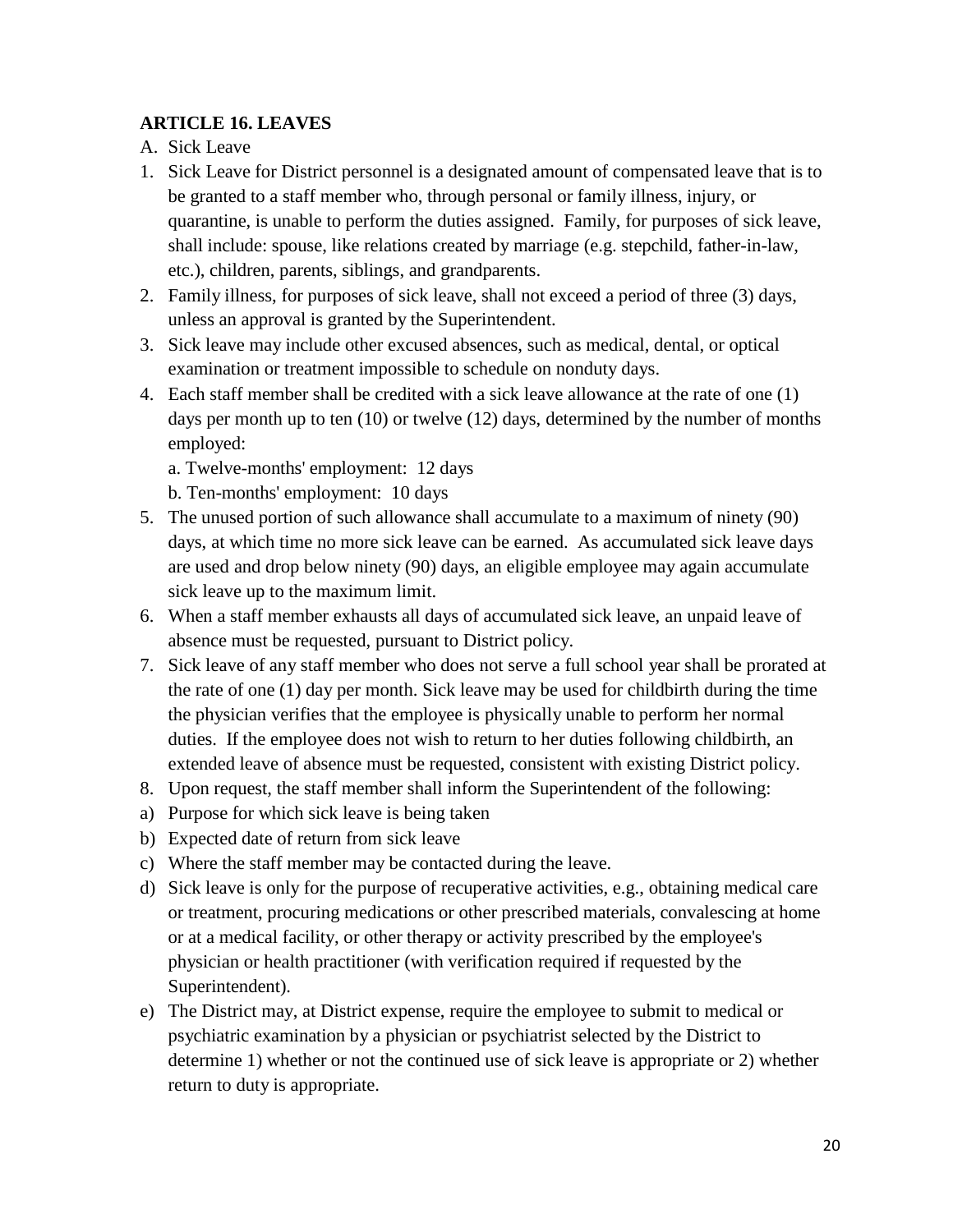- f) Any employee who can be shown to have willfully violated or misused the District's sick leave policy or misrepresented any statement or condition will be subject to discipline, which may include reprimand, suspension, and/or dismissal.
- B. Personal Leave
- 1. Each staff member may be granted personal leave not to exceed two (2) days per year with the understanding that a salary deduction of the current substitute costs for the position will be taken. No more than ten percent (10%) of the staff or other groupings of employees may take personal leave at any one time. Requests for personal leave must be received at least four (4) working days prior to the first day of leave unless considered an emergency by the approving administrator, and must be approved by the principal.
- 2. Requests shall be acted upon in order of receipt, and the availability of substitutes, if necessary, may limit the number of requests granted at any one (1) time.
- 3. Personal leave will not be granted during the following periods without written approval of the Superintendent or designee:
- a) On the day immediately preceding or following a holiday or vacation
- b) During the first two (2) weeks of school or the last two (2) weeks of school.
- C. Victims Domestic Abuse Leave
- 1. An employee will be allowed intermittent paid or unpaid leave time of up to fourteen day (14) s in any calendar year for up to eight hours in one day for the purpose of:
- a) Obtaining or attempting to obtain an order of protection or judicial relief from domestic abuse.
- b) Meeting with law enforcement officials, consulting with attorneys or district attorneys' victim advocates or attending court proceedings related to domestic abuse of the employee or the employees' minor child.
- 2. The leave will be allowed in increments of one half (1/2) day of the normal work day for the employee.
- 3. Such leave shall include any and all leave, compensatory time or any other paid for time off available to the employee before the imposition of unpaid leave time. The Superintendent may authorize up to fourteen (14) days of leave for the victim abuse purposes indicated above.
- 4. When the leave is taken an emergency notice must be given to the Superintendent's office within twenty-four (24) hours of the type of leave requested. Other policies on notice for absence may apply. Verification will be required in the form of:
- a) A court order or other court evidence of the incident of domestic abuse;
- b) A written statement of appearance or schedule to appear as a victim or on behalf of a minor child victim in a domestic abuse incident made by an attorney, advocate or law enforcement official knowledgeable of the appearance. Confidentiality of any disclosed material and a position of non-retaliation for use of such leave will be maintained by the district.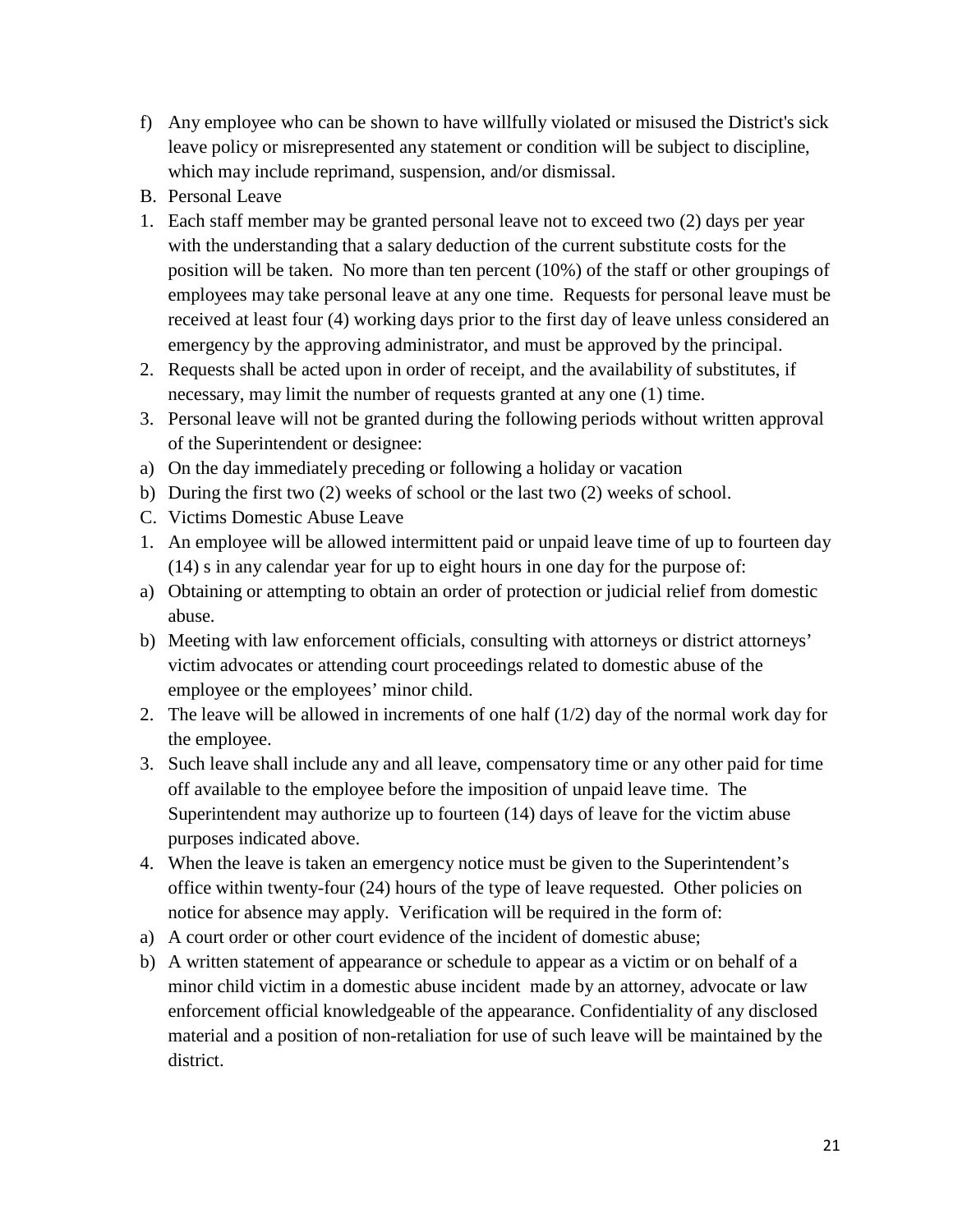#### D. Emergency Responder Leave

- An employee serving as a volunteer emergency responder in a declared emergency of up to ten (10) regular business days by the State Governor or President of the United States may not be terminated, demoted or discriminated against in the terms and conditions of employment. The employer may charge regular pay against the employee for the time the employee is absent from employment due to service as an emergency responder.
- E. Professional / Support Staff Leaves of Absence without Pay The District recognizes that on occasion extenuating circumstances arise that may necessitate absence from duty that is not covered by other specific leave provisions of the District. To address such situations, a leave of absence, without pay, may be granted a member of the certificated or support staff for not longer than one (1) year.
- 1. Leave of absence may be requested for, but not limited to, the following purposes:
- a) For additional education that relates to the employee's primary assignment. A plan of contemplated course work must be presented.
- b) To provide for an unpaid leave in a situation where the employee will be absent from work because of (1) a reason that conforms to a policy currently in effect but the maximum number of days provided for in that policy will be exceeded, or (2) failure to report to work without prior notification to the Superintendent.
- c) For a leave of absence that benefits or is in the best interest of the District, as determined by the Board upon review of the application.
- d) For leave under the Family and Medical Leave Act.
- 2. A leave of absence requested pursuant to this policy may be:
- a) Approved by the Superintendent if the leave period does not exceed twelve (12) weeks; or
- b) Recommended by the Superintendent and approved by the Governing Board if the leave period exceeds twelve (12) weeks.
- c) A request for leave of absence shall not be denied by the District if the employee is entitled to the leave under the Family and Medical Leave Act. All other applications for leave of absence may be granted or denied by the District, in its sole discretion. Each request for such a leave of absence shall be in a written application stating the purpose, starting date, and duration of the leave of absence, the reasons for its necessity or desirability, and any other information the applicant deems relevant to the request.
- 3. The leave of absence shall be only for the purpose and duration approved and may not be extended without written approval by the District.
- 4. All rights of continuing status (certificated teachers only), retirement, salary increments, and other benefits shall be restored at the level earned when the leave was granted. All accrued sick, vacation, personal, and other paid leave shall be applied to the leave period unless otherwise agreed to by the District or prohibited by the Family and Medical Leave Act.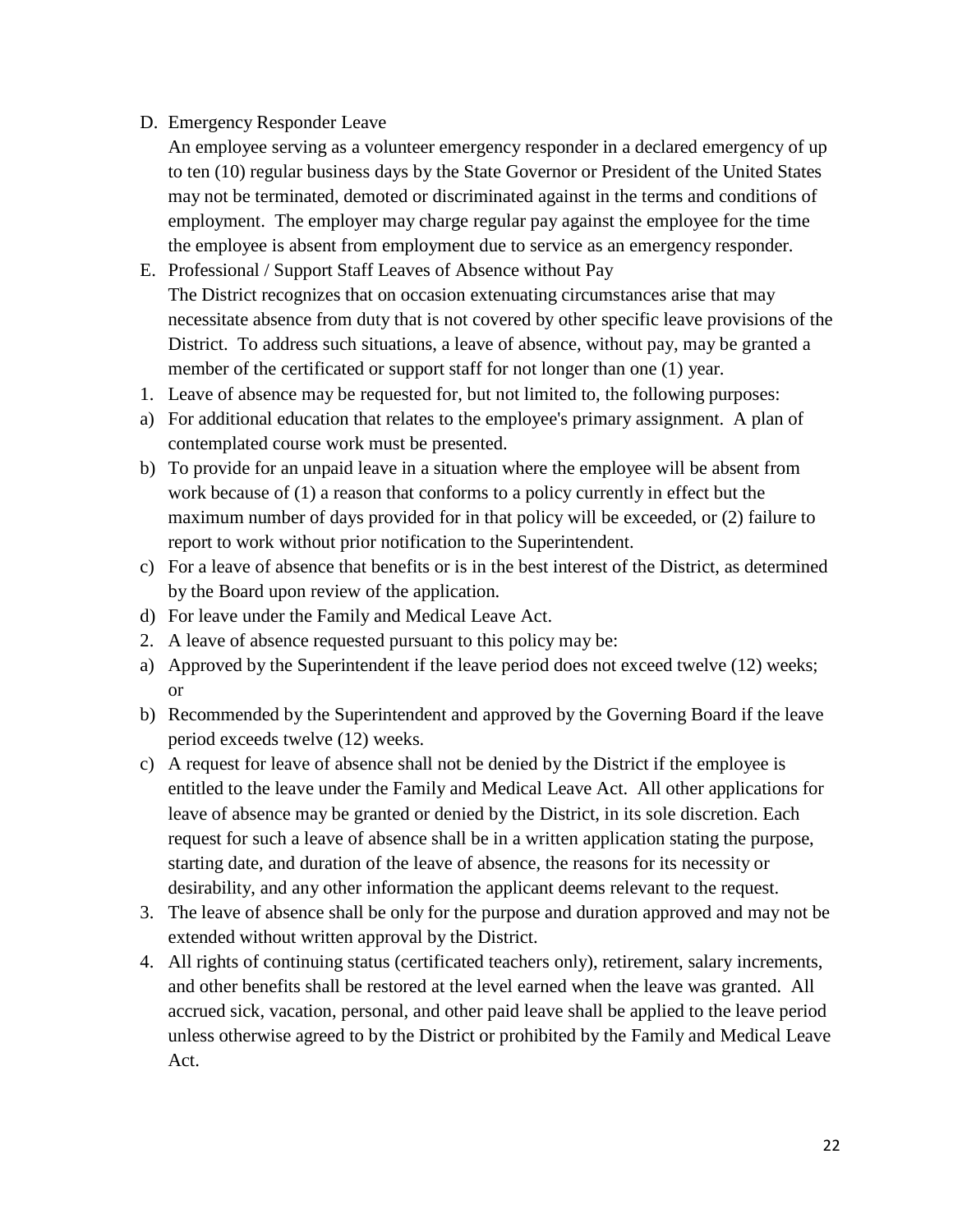- F. Family and Medical Leave Act (FMLA)
	- The District shall fully comply with the Family and Medical Leave Act (FLMA), all interim and final regulations interpreting the FMLA issued by the U.S. Department of Labor, and Board Policies in effect from time to time that cover specifics regarding the FLMA.
- G. Military Leave/Legal Leaves
- 1. The Board recognizes the fact that its employees have citizenship responsibilities. In order to make it possible for said employees to carry out their responsibilities to the city, county, state, or nation, the Board will grant leaves when an employee is called to military services or to attend training for the Military Reserve or National Guard.
- 2. Voting.

Any employee whose work day begins more than two (2) hours after the time of opening the polls or ends more than three (3) hours prior to the end of closing the polls will not be allowed time off to vote. If the above conditions do not apply, the employee will be allowed time to vote as long as the time to vote does not interfere with the instructional program.

3. Subpoenas.

The District shall not discharge, discipline, or otherwise penalize an employee because the employee complies with a valid subpoena to appear in a civil, criminal, legislative, or administrative proceeding. The leave will be charged to the District if the subpoena is related to school business or upon the District's request. It will be without pay or charged to personal business otherwise.

- 4. Jury Duty
- a) It is recognized by the Board that no employee is exempt from jury duty and that leaves of absence for such duty must be granted.
- b) Only the regular salary may be received by an employee on jury duty except that mileage paid for jury duty is the property of the employee.
- c) It is the responsibility of the employee to reimburse the District for jury duty pay when such payment is made directly to the employee. Failure to reimburse the District at the completion of the jury duty service will result in a full deduction equal to the number of contract days missed.
- d) An employee excused from jury duty after being summoned shall report for regular duty as soon as possible. Failure to report for duty will result in a deduction equal to that portion of a contract day missed.
- e) The supervisor may request any employee to provide a sealed notice verifying his/her attendance for jury duty. The notification is easily obtained from the court clerk upon request; however, it will only be sealed at the end of the day.
- H. Military Leave
- 1. An employee who is a member of the Army or Air National Guard or Army, Air Force, Navy, Marines or Coast Guard Reserves shall be given not to exceed fifteen working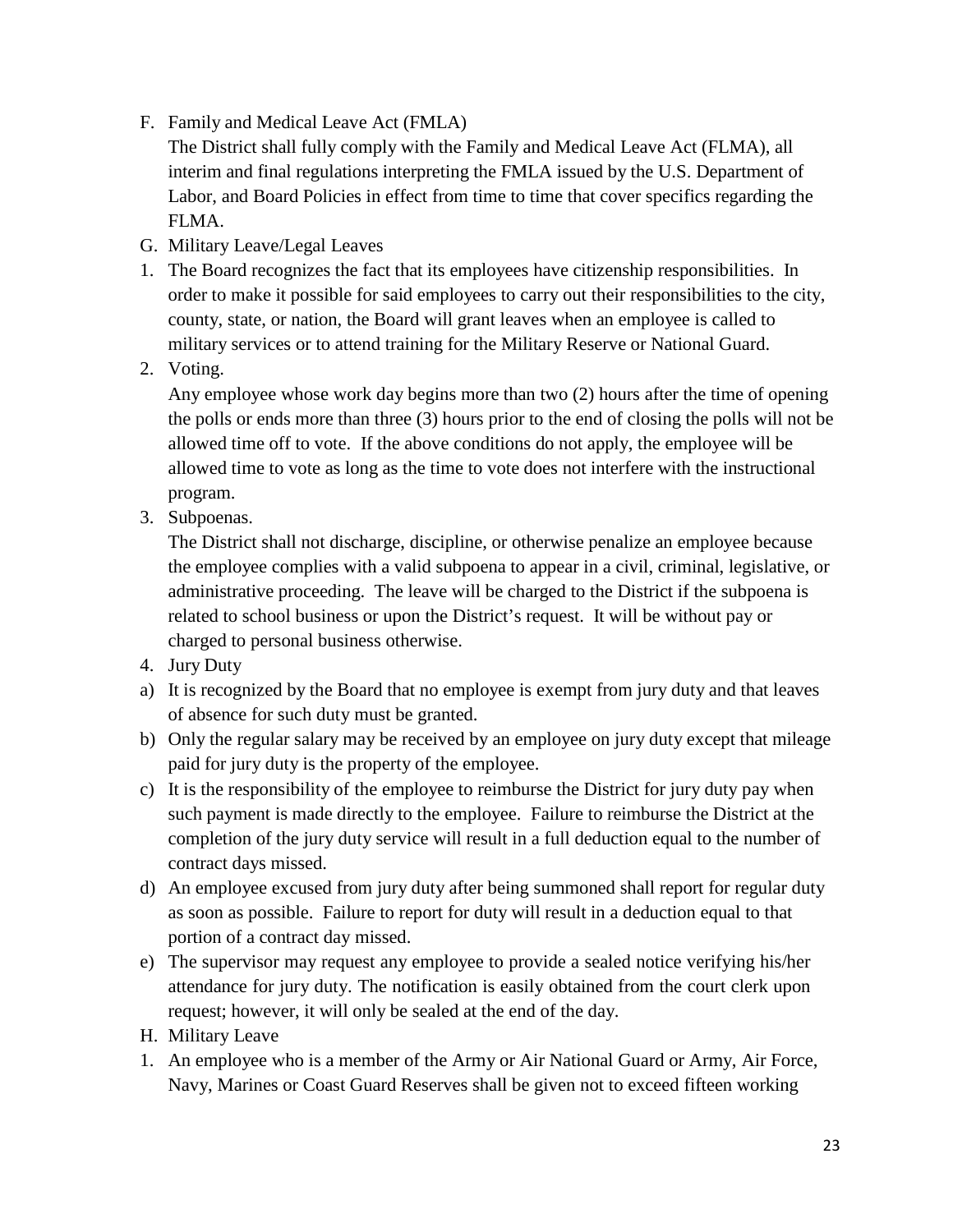days' military leave with pay per federal fiscal year when they are ordered to duty for training, such leave to be in addition to other leave or vacation time with pay to which such employees are otherwise entitled.

- 2. An employee who is a member of the uniformed service may use any vacation leave or other accumulated paid time off during their service, or may take unpaid leave of absence.
- 3. The District must reemploy uniformed service members, as defined in 38 U.S.C. 4303, returning from a period of service, if the service member:
- a) Was employed by the District.
- b) Gave the District notice that he or she was leaving the job for service in the uniformed services, unless giving notice was precluded by military necessity or otherwise impossible or unreasonable.
- c) Has a cumulative period of service in the uniformed services not exceeding five (5) years.
- d) Was not released from service under dishonorable or other punitive condition.
- e) Has reported back to the District in a timely manner or has submitted a timely application for reemployment in accordance with the Uniformed Services Employment and Reemployment Rights Act.
- I. Sabbatical Leave

Upon approval as a part of compensation plan the Board may grant sabbatical leave to licensed teaching and administrative personnel for a maximum of one (1) year in accordance with 22-10A-35 through 22-10A-38 NMSA 1978, and 6.66.4.8 NMAC

- J. Bereavement Leave
- a) An employee may be granted up to five (5) days of leave with pay to be used in the event of the death of a spouse, parent or child. An employee may be granted, upon request to the Superintendent, up to three (3) days of leave to be used in the event of death of other members of the family as defined in this agreement. If requested, one (1) additional day leave with pay may be granted when travel out of town is required in excess of four hundred (400) miles but less than eight hundred (800) miles, and two (2) additional days if miles exceed eight hundred (800) miles. Bereavement leave is not cumulative.
- b) Extensions of bereavement leave may be granted upon personal request to the Superintendent. If approved, all such extensions of bereavement leave shall be deducted from the employee's earned sick leave. In the absence of any earned sick leave, and upon request, the Superintendent may approve an unpaid leave of absence for each day of extended bereavement leave used.
- K. Funeral Leave

Employees may be excused, without loss of pay, for a period of up to four (4) hours to attend funeral services of relatives, other than those defined as immediate family in the bereavement leave, and/or friends, provided prior approval is given. Requests shall be acted upon in order of receipt, and the availability of substitutes, if necessary, may limit the number of requests at any one (1) time.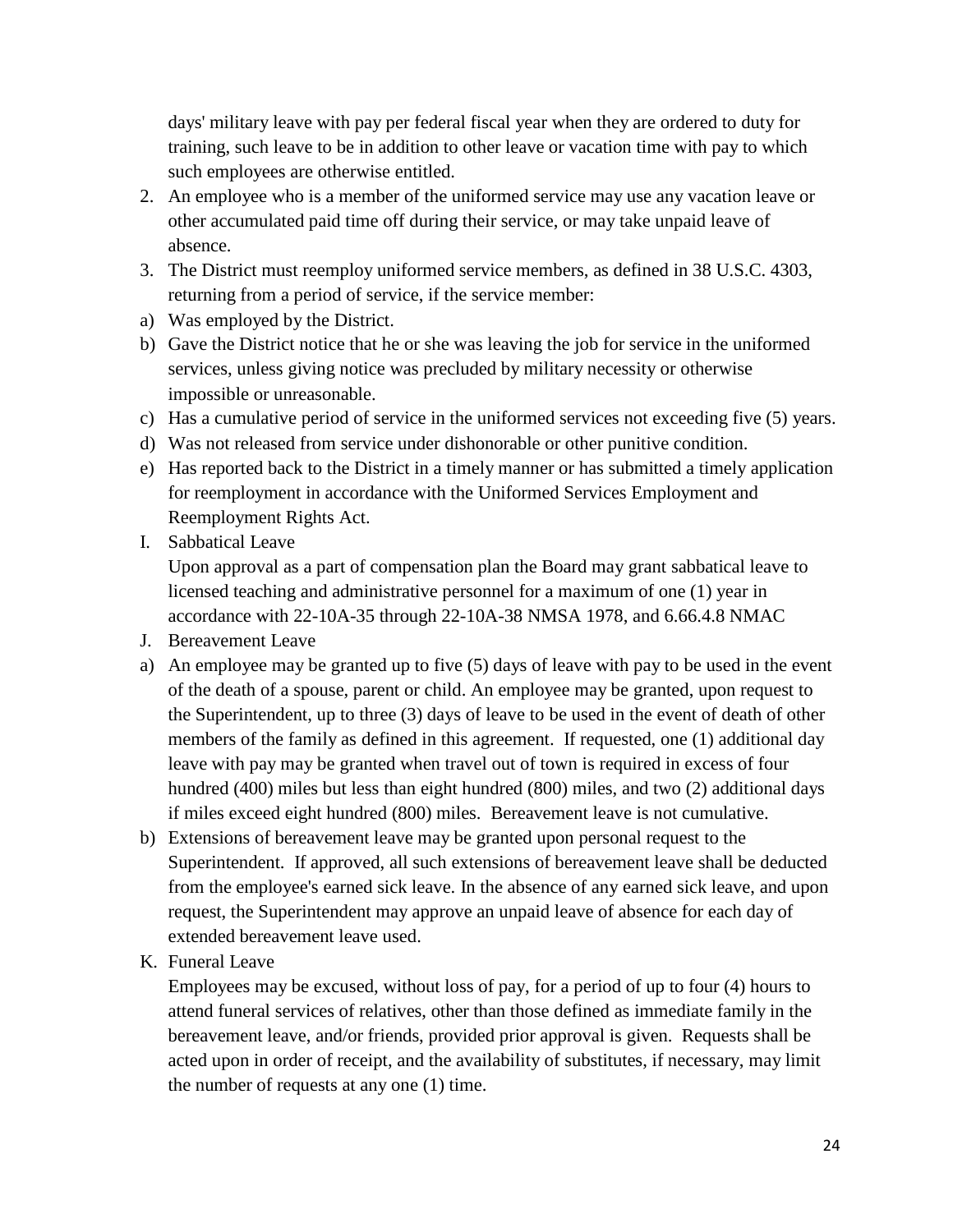#### **ARTICLE 17. SICK LEAVE BANK**

- A. Definition: a sick leave bank is established for members of the bargaining unit and is available to all employees if agreed to by the parties.
- B. The purpose of this bank is to aid unit employees who have exhausted regular sick leave and need additional sick leave because of a catastrophic\* medical condition, serious accident or disability, which renders the employee incapable of working.
- C. Each unit employee will have the option of joining (contributing) or rejecting the bank within the first twenty (20) work days of original date of employment or within the first twenty (20) work days of each school year.
- D. Each unit employee who joins the bank will contribute two (2) day of sick leave at the beginning of each school year or upon employment. No contribution will be required of continuing members at the beginning of a school year if the number of days in the bank exceeds 300. When the number of days in the bank falls below 250 during a school year, each member will automatically contribute one (1) additional day to the bank at the first of the month following the day the bank falls below that number. If an employee has no sick leave available, the additional day(s) due will be given the following contract year.
- E. Each employee will sign an authorization at his/her work site specifying participation or non-participation in the sick leave bank. The Association Representative will deliver the forms to the appropriate central office clerk at the end of the twentieth work day. The day will then be deducted from the individuals' sick leave and credited to the bank.
- F. Each contributing unit employee who exhausts his/her sick leave and is not able to return to work may apply for up to twenty (20) additional days per year from the bank. Applications will be considered by a review committee, which will take action upon such request by using specific criteria as contained herein. In the event of a new or reoccurring medical condition, accident or disability, the employee may reapply for up to ten (10) days of additional leave.
- G. The review committee will consist of two teachers, one secretary, one associates and one administrator. The teacher, secretary and associate members will be appointed by the Association president upon recommendation from the respective groups, and the administrators by the Superintendent. The review committee will establish guidelines to be followed. These will be published and prominently displayed in each building.
- H. An employee who has exhausted all his/her sick leave and sick leave bank allowance due to a serious illness may be eligible for an additional twenty (20) days maximum from an employee(s) who chooses to donate these days out of his/her sick leave days. Under no circumstances will an employee solicit days from other employees. The employee(s) willing to donate his/her days to another employee will make arrangements through the Sick Leave Bank Committee.
- I. Retirees may contribute up to twenty (20) days of remaining sick leave to the sick leave bank upon their retirement retroactive from the implementation of the current contract to July 1, 2017. After July 1, 2017, only ten (10) days can be contributed by a retiree.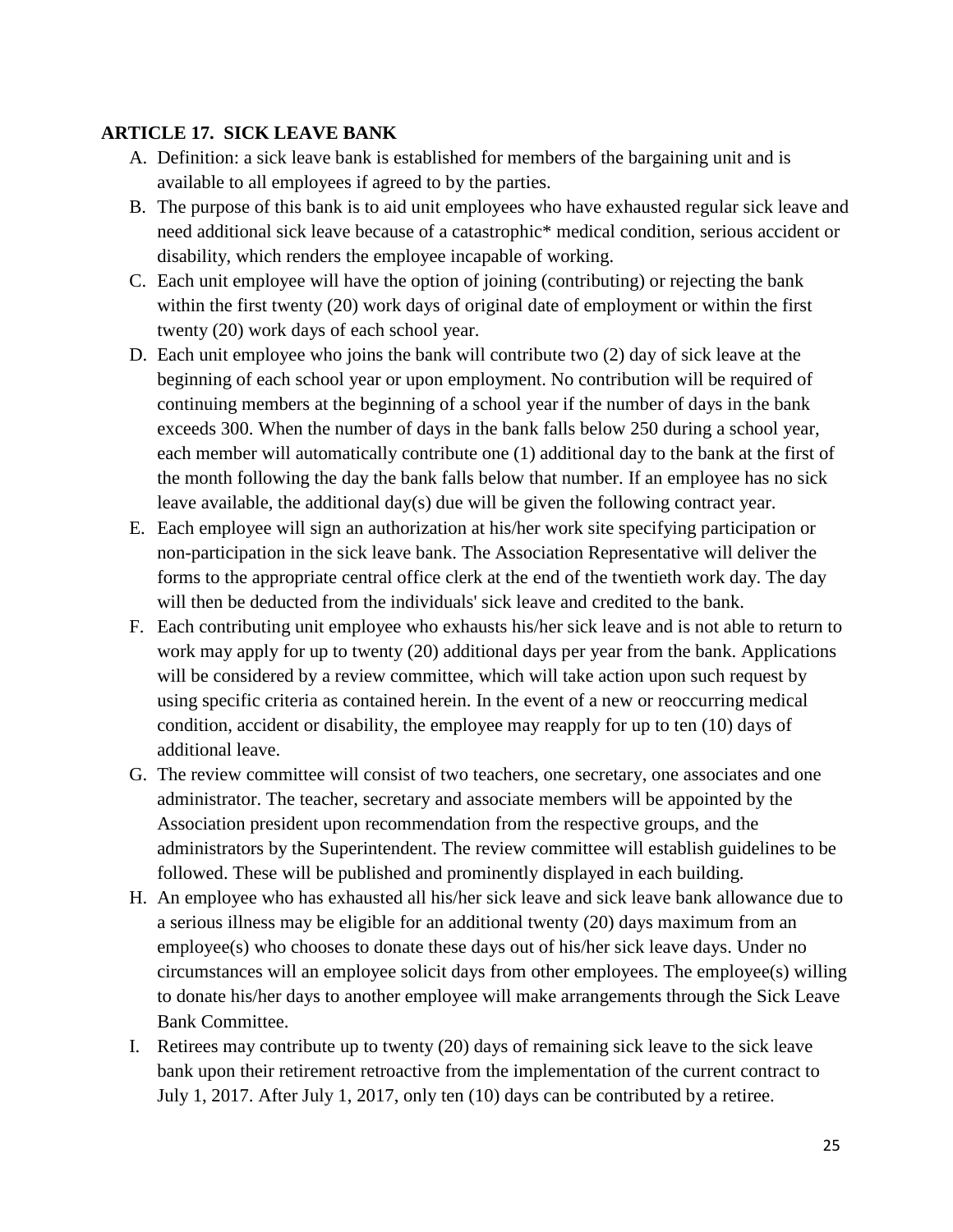- J. In order to qualify for consideration to receive days from the bank, employees will meet the following criteria:
- 1. The applicant is a regular employee of LMSD which is defined as one who contributes to the ERB.
- 2. The applicant is an active contributor to the bank.
- 3. The applicant has exhausted all his/her personal, emergency, annual and sick leave.
- 4. The applicant is incapable of returning to work as a result of a catastrophic medical condition, disability, or serious accident rendering him/her incapable of returning to work at the present time as verified by a written diagnosis and a recommendation from a licensed physician.
- 5. The applicant has a member of his/her immediate family, defined as children or spouse, in a life threatening situation
- K. Exclusions to consideration are:
- 1. Pre-existing conditions known to exist by the employee on or before the date of joining the Sick Leave Bank will not be covered under the provisions of the Sick Leave Bank, except under the following guidelines:
	- a. If any sick leave days have been incurred for an illness, surgery, or injury during the ninety (90) days before the date the employee joined the Sick Leave Bank, the employee may not request additional days from the Sick Leave Bank until the condition has caused no use of sick leave for Ninety (90) days after joining.
- 2. Medical conditions already covered by the FMLA.
- 3. The applicant is covered by Worker's Compensation.
- 4. Drug or alcohol related illnesses.
- 5. The applicant's individual short or long-term disability insurance becomes activated.
- L. Days left in the bank at the end of the school year will be carried over to the following school year.

**\*Catastrophic condition is defined as: a serious incapacitating/debilitating physical or mental condition necessitating extended medical care as documented by a physician.**

# **ARTICLE 18. EDUCATIONAL SUPPORT PERSONNEL HOLIDAYS**

- A. The following days shall be recognized as holidays: New Year's Day, Martin Luther King Jr. Day, Memorial Day, Independence Day, Labor Day, Thanksgiving Day, Day following Thanksgiving Day, Christmas Eve, Christmas Day, Day following Christmas, and New Year's Eve. Holidays can be changed or adjusted by negotiated agreement of the parties and a signed MOU. The MOU will only be effective for that fiscal school year.
- B. Each full time employee, actively employed prior to a recognized holiday, who does work on such holiday, shall be paid at the rate of time and one-half  $(1+1/2)$  of his base hourly wage rate as holiday pay. If an employee is required to work, due to emergency conditions, on a recognized holiday, he/she shall be paid at time and one-half  $(1+1/2)$ . Any hours worked in excess of eight on a recognized holiday shall be paid at a rate of two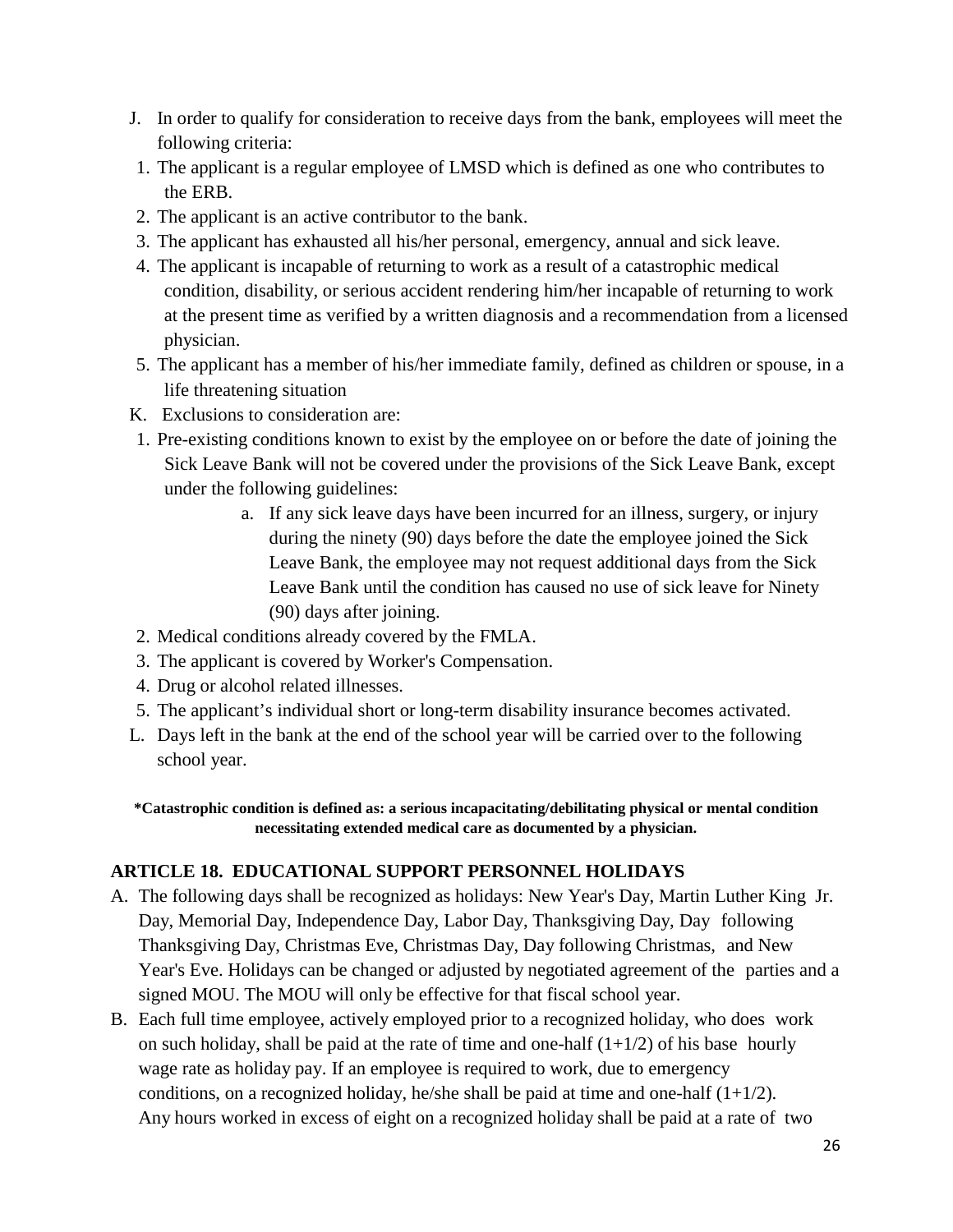times their regular hourly rate.

- C. It is further understood and agreed, however, that no day on which regular school classes are in session shall be observed as a holiday. If a recognized holiday falls on a regularly scheduled school day, an employee shall be paid for working that day on the basis of a normal working day, then the employee shall take this as an additional day in conjunction with his/her vacation.
- D. Whenever a recognized holiday falls on a Saturday, the preceding Friday shall be observed as the holiday. Whenever a recognized holiday falls on a Sunday, the succeeding Monday shall be observed as the holiday.
- E. For the purpose of this article a holiday is defined as the twenty-four (24) hour period beginning at 12:01 a.m. on the day observed as the holiday.
- F. If a recognized holiday falls within the period of an employee's vacation, the employee shall be permitted to extend his vacation by the number of holidays that fall within his/her vacation period. Should a recognized holiday fall while school is in session, then the employee shall be permitted to substitute those day(s) for time off during the Spring or Winter break.

# **ARTICLE 19. EDUCATIONAL SUPPORT PERSONNEL VACATION**

- A. Subject to the conditions set forth in this Article, full time employees shall be entitled to vacation days based on years of experience with the District.
- 1. Employees who have worked up to ten (10) years with the District shall receive twelve (12) days of vacation earned at a prorated rate of .5 per pay period.
- 2. Employees with ten (10) years or more shall receive fifteen (15) days of vacation earned at a prorated rate of .625 per pay period.
- B. Working time lost by a permanent employee as a result of authorized absence due to sick leave, catastrophe leave, personal emergency leave, recognized holidays and vacations shall be counted as time worked in computing the full time employee's continuous service for the purpose of determining the amount of vacation to which he/she is entitled.
- C. All prior year earned Vacation days must be taken two (2) weeks prior to the start of school, unless the employee and the appropriate supervising Administrator mutually agree upon another time in writing. Vacations due an employee may be used by him/her to extend his/her sick leave, if necessary, or during an absence due to illness in the full time employee's immediate family provided the employee obtain written authorization from the supervising administrator in advance of his leave.
- D. All requests for vacation dates shall be filed with the custodial supervisor, on forms provided by the Employer, at least seven (7) working days prior to the vacation period requested. This form should be signed off on by the principal at the work site and forwarded to the custodial supervisor. In case of conflict, requests shall be granted based on the earliest date of request submission. The Employer will endeavor to grant vacation dates requested.
- E. ESP employees on twelve (12) month contracts are eligible to carry over from one contract year to the next up to twenty (20) vacation days.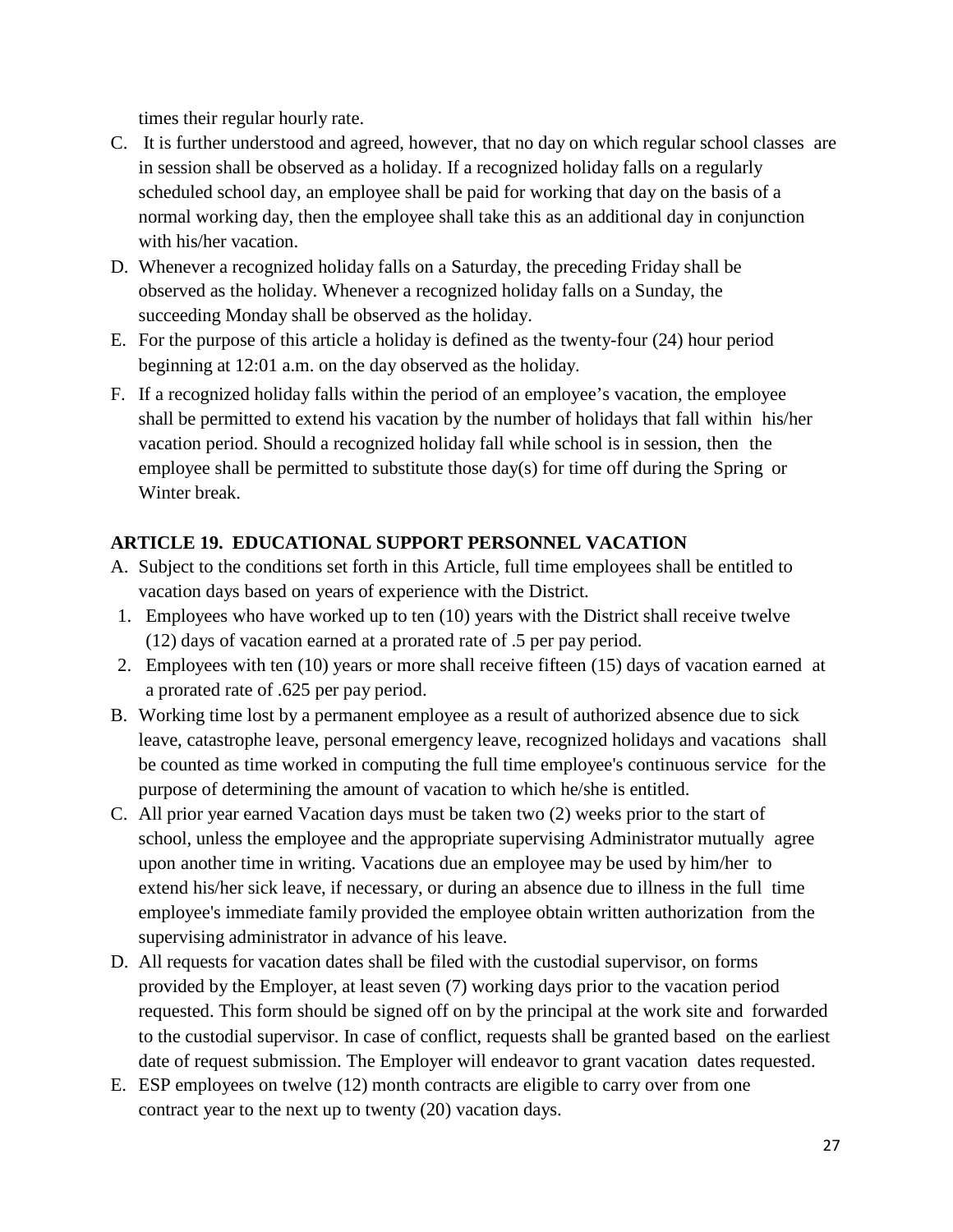- F. Upon the death of a full time Employee his accrued but unused vacation, if any, shall be paid to his designated beneficiary on his Educational Retirement Association application form.
- G. When a full time Employee who has completed one or more years of continuous service is leaving the service of the Employer for any reason, he shall be entitled to a prorated vacation payment based upon the number of days of continuous service completed at his date of termination; provided, however, that an employee who resigns shall forfeit such payment if he fails to give his supervisor fifteen (15) days written notice of his resignation. A full time employee who gives such notice shall be guaranteed fifteen (15) days of work unless a replacement becomes available in less than fifteen (15) working days and the Employer and the full time employee mutually agree to an earlier termination date, in which case pay will be due the full time employee only for the days actually worked.
- H. Employees, with the Supervisor's approval, may request vacation days as long as the days do not interfere with special activities.

#### **ARTICLE 20. TEACHER/INSTRUCTIONAL SUPPORT EVALUATION**

- A. Licensed employees will be evaluated in accordance with Public Education Department regulations. The purpose of the teacher performance review is to aid teachers and supervisors in the improvement of quality instructional services to students.
- B. The performance of all employees shall be evaluated in writing. The evaluation shall be conducted using State and District process and procedures. Evaluations shall be conducted by the employee's building principal or assistant principal or other certified administrator.
- C. All monitoring, observation, and a data collection of the performance of an employee shall be conducted openly and with the full knowledge of the employee.
- D. A Performance Growth Plan (PGP) may be initiated whenever the employee's administrator has reason to believe that the employee's performance may not meet the competency standard for the level of licensure or the employee's summative evaluation is at a level that requires an improvement plan within the design of the State and District. The original PGP may be carried over to the next year.
- E. Recognizing that the evaluation process as described above is to improve teacher performance and student instructional services, the District retains the sole and exclusive right to determine a person's continuing employment and that determination is in local control outside of the influence of the defined evaluation process.
- F. An employee shall be entitled to have present a representative of NEA-Loving when known or possible disciplinary or corrective action is or could be taken in regard to any evaluation or growth plan. The administrator and employee shall develop the PGP collaboratively. When the employee is placed on a PGP the administrator will make a good faith effort to suggest improvement action and to give the employee a reasonable amount of time and resources to make the improvement before evaluating the employee's performance again.
- G. Performance Growth Plan (PGP)
	- 1. Classroom observation(s) will be completed, reviewed, and discussed with the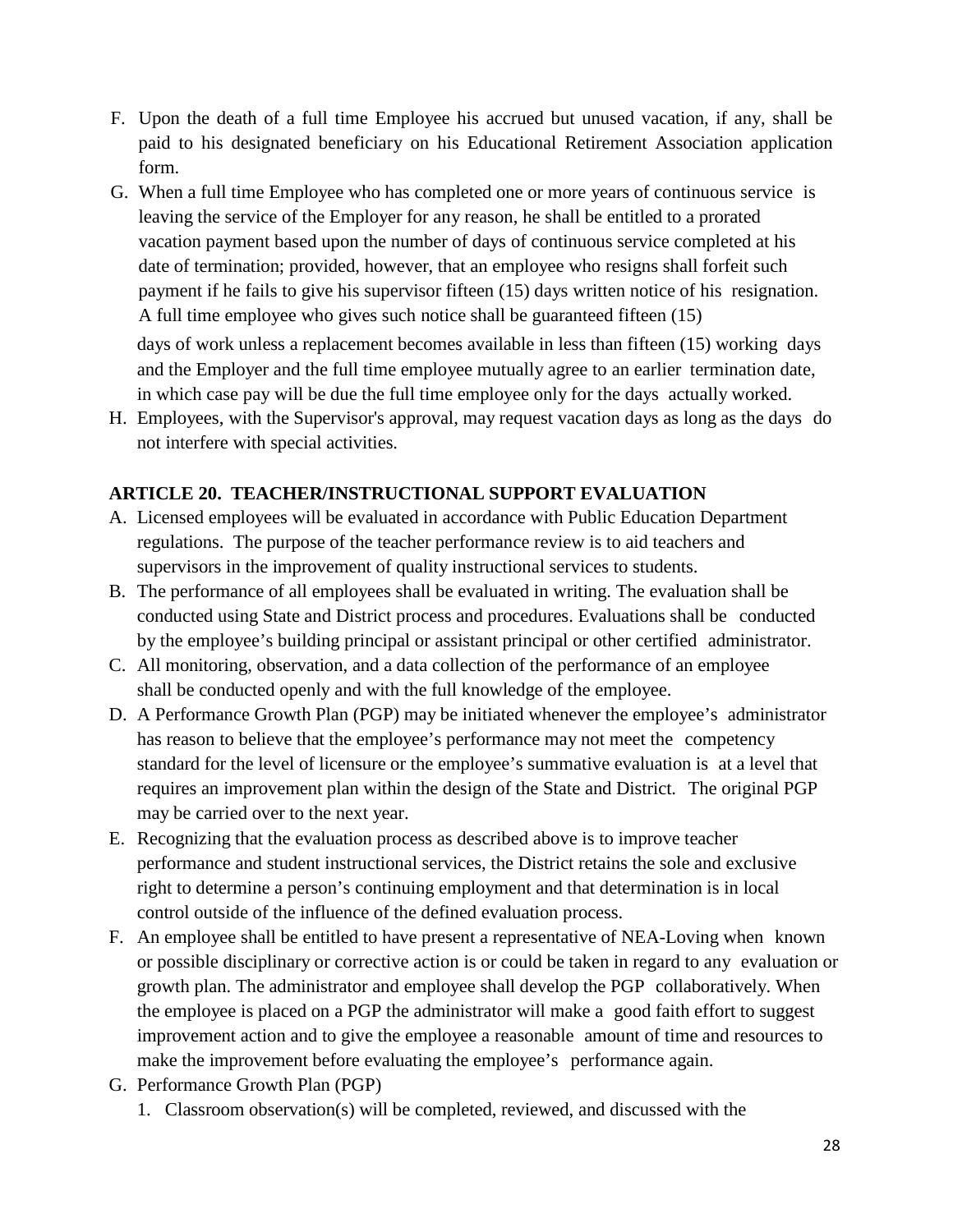employee. Written feedback will be provided on formal scheduled observations.

- 2. The PGP will address instructional competencies and will be collaboratively developed by the administrator and the employee and will include target dates to complete activities. The PGP is a written tool that will be used to improve instruction and may be used as part of an employee's evaluation with the intent to achieve success through measurable goals.
- 3. Written documentation of employer and employee signatures must be in evidence to support the collaborative effort between administrator and employee to correct the area of concern.
- 4. It is the employee's responsibility to carry out the PGP objective(s) and to meet the goals of the plan with the administrator's assistance.
- 5. Consequences for failure to correct the goal(s) as stated on the LMS Performance Growth Plan form may result in further progressive discipline including discharge or termination.

#### **ARTICLE 21. ESP EVALUATION**

*Current Practice*

#### **ARTICLE 22. GRIEVANCES**

- A. A "grievance" is a claim by NEA-Loving or by one or more employees in the bargaining unit that there has been a violation, misinterpretation, or misapplication of any provision of this agreement.
- B. Grievance timelines may be extended by mutual written consent.
- C. The District and the Association will collaboratively develop all forms to be used in grievance processing. All grievances, responses, and appeals must be filed on appropriate forms as provided by the District or the Association or must follow the same format as the collaboratively developed forms.
- D. In the event that an aggrieved party believes there is a basis for a grievance, he/she shall first discuss the alleged grievance with the building principal or immediate supervisor either personally or accompanied by an NEA-loving representative within five fifteen (15) work days of the alleged violation of the agreement or the time one should reasonably have known of the occurrence. If the employee desires to be accompanied by an Association representative(s), notification must be provided in advance of scheduling the meeting. The immediate supervisor may also have a representative(s) present. This is the informal oral step of the grievance process.
- E. All grievances will state the specific Agreement item violation, state how the employee was harmed, and state the remedy being sought.

F. Failure to meet timelines specified herein shall result in the dismissal of the grievance. Step 1 (Supervisor)

1. If, as a result of the informal discussion with the building principal or immediate supervisor, a grievance still exists; the grievant may invoke the formal grievance procedure on the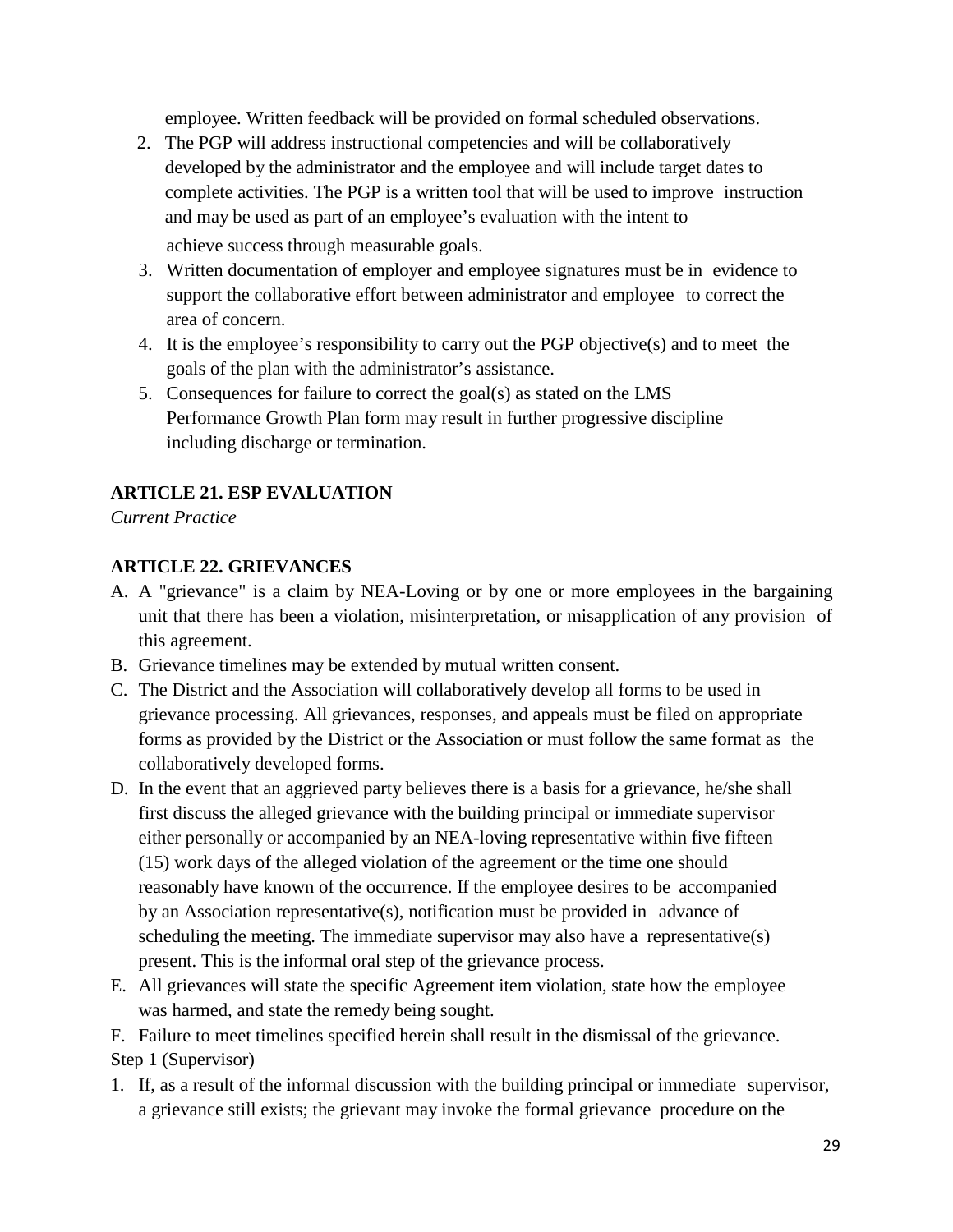grievance form to be developed by the parties. A copy of the grievance form shall be delivered to the principal or immediate supervisor. The form shall be signed and dated by the grievant and a representative of the Association. The written grievance must be filed within the Superintendent's Office's office within five (5) days of the

grievance, or within five (5) days of the informal step. No grievance shall be processed unless an informal discussion with the building principal or immediate supervisor has been held..

- 2. Within five (5) workdays of receipt of the grievance, the principal or immediate supervisor shall meet with the grievant and/or the union in an effort to resolve the grievance.
- 3. The principal or immediate supervisor shall indicate disposition of the grievance, in writing, within five (5) workdays of such meeting and shall furnish the grievant and NEA-Loving a copy.
- 4. If the principal or immediate supervisor does not have the authority to resolve the grievance, the grievance shall be initiated at Step 2.

Step 2 (Superintendent or Designee)

- 1. If the grievant/NEA-Loving is not satisfied with the disposition of the grievance by the principal or immediate supervisor, or if no disposition has been made within five (5) work days of such meeting, the grievance shall be advanced to the Superintendent's Office.
- 2.. The Superintendent or designee will meet with the grievant and/or NEA-Loving designee if requested by grievant within seven (7) workdays after receiving the written grievance in an effort to resolve the complaint.
- 3. The Superintendent or designee will respond in writing to the grievant/NEA-Loving within five (5) workdays.

Step 3 (Arbitration)

- 1. If the grievant and/or NEA-Loving is/are not satisfied with the disposition of the grievance at Step 2, the grievant may proceed to arbitration. The grievant has ten (10) work days after receipt of the Superintendent's written disposition to file for arbitration.
- 2. The parties shall attempt to jointly identify an arbitrator. If the parties cannot mutually agree within seven (7) work days as to an arbitrator, the Federal Mediation and Conciliation Service shall be requested, by both parties, to provide a list of five (5) arbitrators. Once names are received, the party requesting arbitration shall have the right to strike the first name, the other party shall then strike one (1) name. The process will be repeated until one (1) person remains, who shall be requested to issue a decision as soon as practicable after conclusion of testimony and argument.
- 3. The Board and NEA-Loving shall not be permitted to assert in such arbitration proceeding, any evidence not previously disclosed to the other party. The decision would be final and binding on both parties.
- 4. The parties agree to comply with arbitrator requests and rules of discovery.
- 5. The fees and expenses of the arbitrator shall be shared equally by the parties. Each side will pay expenses for its own witnesses and transcription. If transcription is requested by the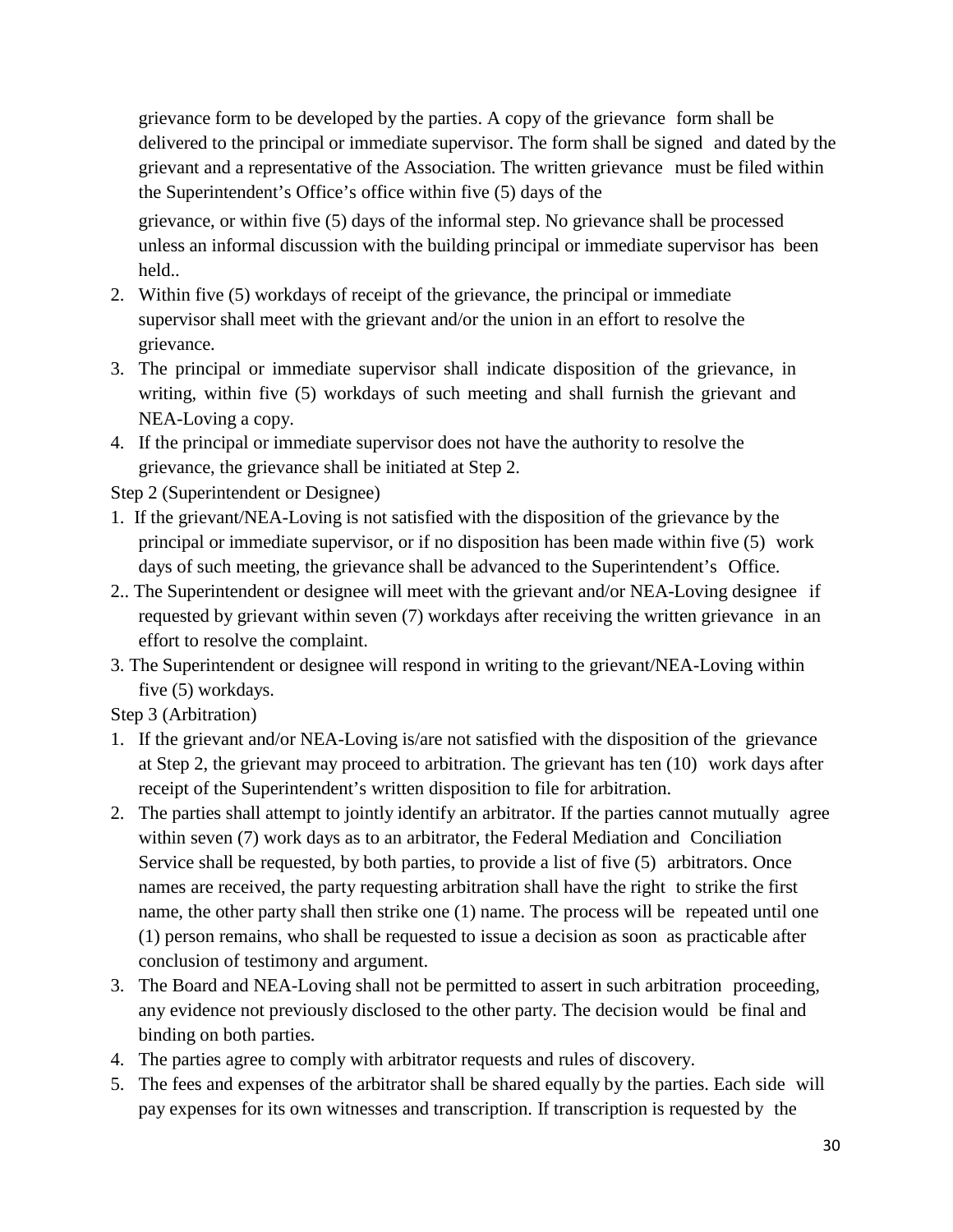arbitrator, both parties will share the expenses.

- 6. The time limits provided herein shall be strictly observed but may be extended by written agreement of the parties.
- G. If, in the judgment of the Association, a grievance affects a group or class of employees, the Association, within fifteen (15) work days (30 calendar days during summer break) after the Association knew or should have known of the occurrence of the event upon which the grievance is based, may initiate and submit such grievance in writing to the appropriate supervisor's Level, or, if the appropriate Supervisor does not have the authority to remedy the matter or a supervisor for the issue does not exist, at the Superintendent's Level. The Association has the right to initiate a grievance to the Superintendent directly, and the processing of such grievance will commence at Step 1. The Association may process such a grievance through all levels of the grievance procedure even though there is no individual aggrieved employee who wishes to do so.
- H. If a grievance arises from action or inaction on the part of the administration at a level above the principal or immediate supervisor, the aggrieved employee, within fifteen (15) workdays (30 days during summer break) after he/she knew or should have known of the occurrence of the event upon which the grievance is based, will submit such grievance in writing to the Superintendent's Office/designee and the Association directly and the processing of such grievance will be commenced to Step 2. The Association may process such a grievance through all levels of the grievance procedure even though the aggrieved employee does not wish to do so.
- I. All documents, communications and records dealing with the processing of a grievance shall be filed separately from the personnel files of the participants. The name(s) of the grievant will remain confidential.
- J. An employee who is required to be engaged during the school day in the presentation of a grievance or who is a witness in grievance meeting/hearing proceedings shall be released from regular duties without loss of pay.
- K. Any party in interest may be represented at all stages of the grievance procedure by himself/herself or, at his/her option a representative selected or approved by NEA- Loving. NEA-Loving may have its representative present at all steps in the procedure as requested by the grievant. Nothing contained herein shall limit an individual employee from processing a grievance as an individual.
- L. Forms for filing grievances, serving notices, taking appeals, making reports and recommendations, or other necessary documents, shall be prepared jointly by the Superintendent's Office/designee and the President of NEA-Loving/designee and made available to members of the bargaining unit.
- M. All meetings and hearings under this procedure shall be conducted in closed session and shall include only parties in interest and designation or selected representatives as stated above.
- N. The District agrees to make available to the aggrieved person and NEA-Loving all pertinent information not privileged in its possession or control. NEA-Loving agrees to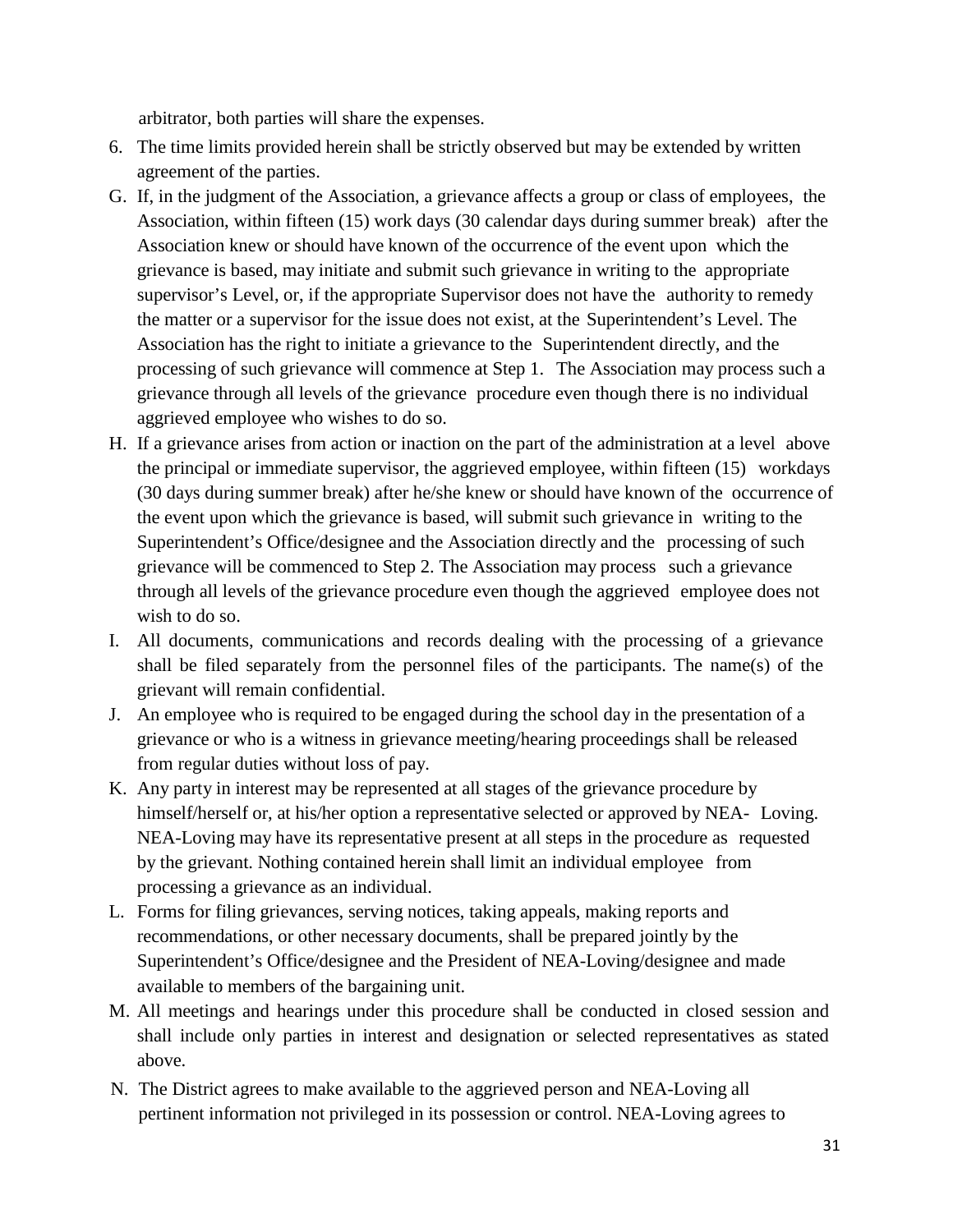make available to the District all pertinent information in its possession or control.

#### **ARTICLE 23. NON-INSTRUCTIONAL DUTIES**

- A. The District and the Association acknowledge that an instructional employee's primary responsibility is to provide instructional services. Non-instructional duties shall be defined as duties outside the parameters of the core disciplines (instructional disciplines) taught within a school day. All personnel shall be provided duty free lunch period of not less than thirty (30) minutes unless provided for by mutual negotiated agreement. The lunch period may be lengthened at the discretion of the school unit or work site. Noon duty assignments may be given to employees only with the employee's permission and shall be compensated by the amount set annually by the Board of Education and the Association.
- B. Non-instructional duties will be assigned equitably per site on a rotation basis, as determined by each site. Staff will do their category of non-instructional supervision of students per rotation. Employees and the site administrators are encouraged to work collaborative on strategies for the reduction of and/or alternatives to non-instructional duties.
- C. Teachers will not transport students in teacher-owned vehicles.
- D. Teachers will not knowingly leave a student unsupervised at a school site before or after school hours. The teacher will notify administration or legal authorities if parents cannot be contacted.

# **ARTICLE 24. DISCIPLINARY ACTION**

- A. Whenever an employee is required to appear before an administrator or supervisor to respond to allegations which may result in disciplinary action or when discipline action is being considered, the employees has the right to be accompanied by an Association representative to advise or represent them during meeting(s).
- B. Role of a representative is to serve as a support base for the employee. The representative shall be allowed to speak, seek clarity of the issue(s), and be allowed to caucus with the employee during an investigatory interview, during a predetermination meeting, but the representative may not impede the investigation in any way. Employees shall be treated in a manner appropriate for the professional relationship. An employee's confidential work performance and/or evaluation will not be discussed in the presence of students, parents, coworkers, or members of the public.
- C. Employees may request to be accompanied by a union representative to advise them during a meeting with their principal or supervisor on related matters. Such request shall not be unreasonably denied. If the reason(s) given relate to possible disciplinary action or work performance, the employee may be accompanied by a representative of his/her choice. The conference will be scheduled within 48 hours and at a time that is convenient to the parties, not to include weekends or holidays. No employee will be disciplined, reprimanded, reduced in rank or compensation or deprived of any professional advantage based on a decision, which is unsupported in fact. These include the employee's right to be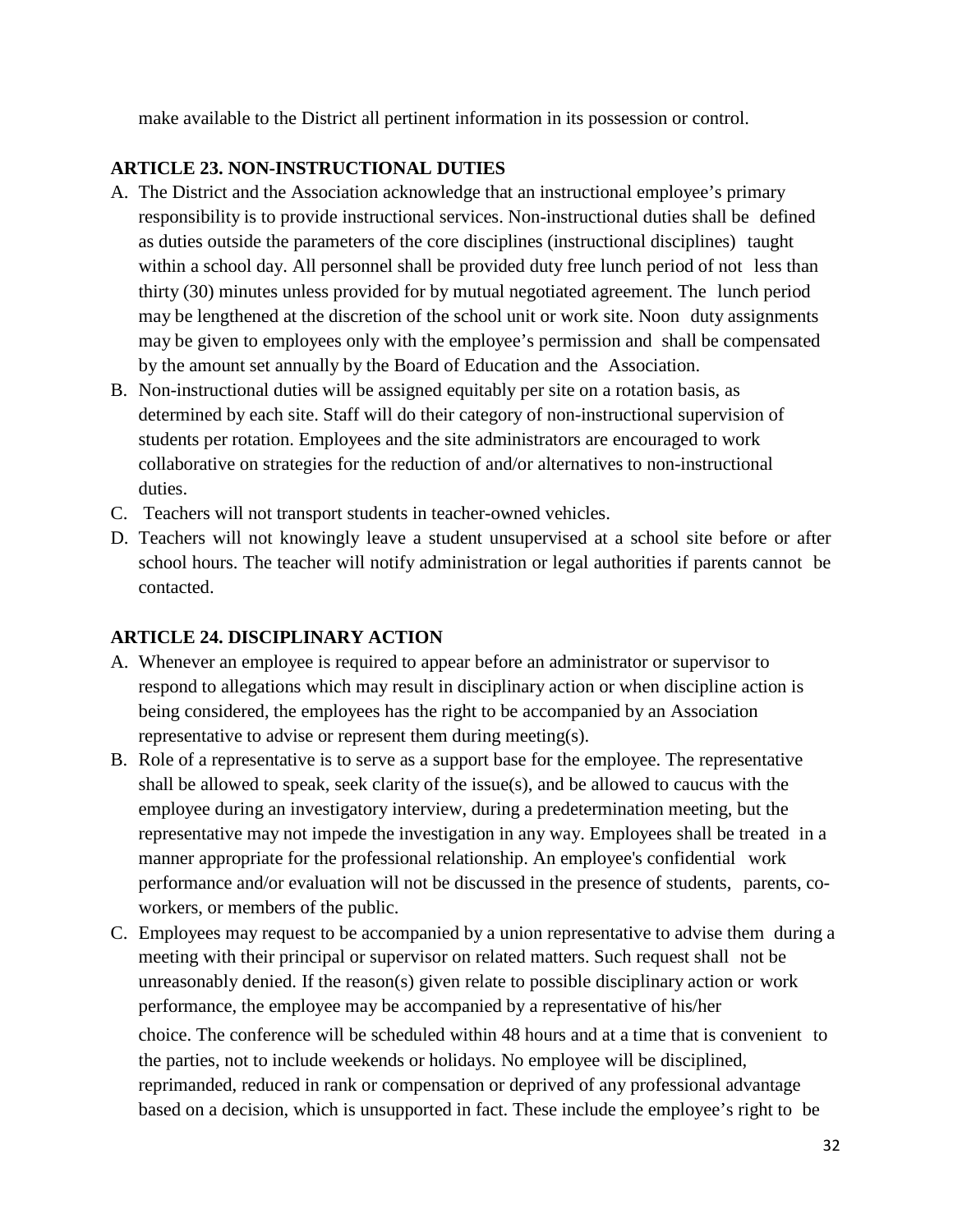apprised of allegations or charges, and progressive discipline appropriate to the specific action or incident.

- D. Procedural due process standards shall be present throughout the progressive disciplinary process.
- 1. If action is taken to discipline and/or reprimand in writing, transfer or suspend the employee, the employee shall be notified and upon request have the right to notification in writing with the reason(s) therefore and shall have the right of appeal of the grievance procedure after the action is taken.
- 2. An administrator may place an employee on immediate administrative leave with pay to ensure the physical and emotional safety of students, co-workers, and/or the employee and to maintain order in the workplace. In the event an employee is suspended with pay pending an investigation, the District shall conduct an administrative meeting prior to implementing any disciplinary action and will provide written allegations/charges against the employee. The written notice will also provide the date and time for the redetermination meeting with the employee, and will be held as soon as practicable but no later than ten (10) workdays after the investigation is completed.

# **ARTICLE 25. NO STRIKE PROVISION**

The Association agrees that neither the Association nor its members will engage in a strike, unless permissible under P.E.B.A.

# **ARTICLE 26. DURATION OF AGREEMENT**

- A. This Agreement shall be effective upon ratification by the parties as of December 15, 2015, or resolution of impasse, whichever is later, and shall remain in full force and effect through June 30, 2018. Except as modified by agreements, all provisions of these Agreements between the parties shall continue in full force and effect. If a successor Agreement is not agreed to and ratified by June 30, 2018, this Agreement shall remain in effect until modified by a successor agreement.
- B. Salaries, pay differentials and up to two (2) additional topics per party shall be opened each year of this Agreement. Such negotiation shall begin on or before April 1 of each year or as agreed to by the parties.
- C. This Agreement may be altered by mutual consent of the District and the Association. Such alterations will replace or add to this Agreement and be in full force and effect only upon approval in writing of both parties.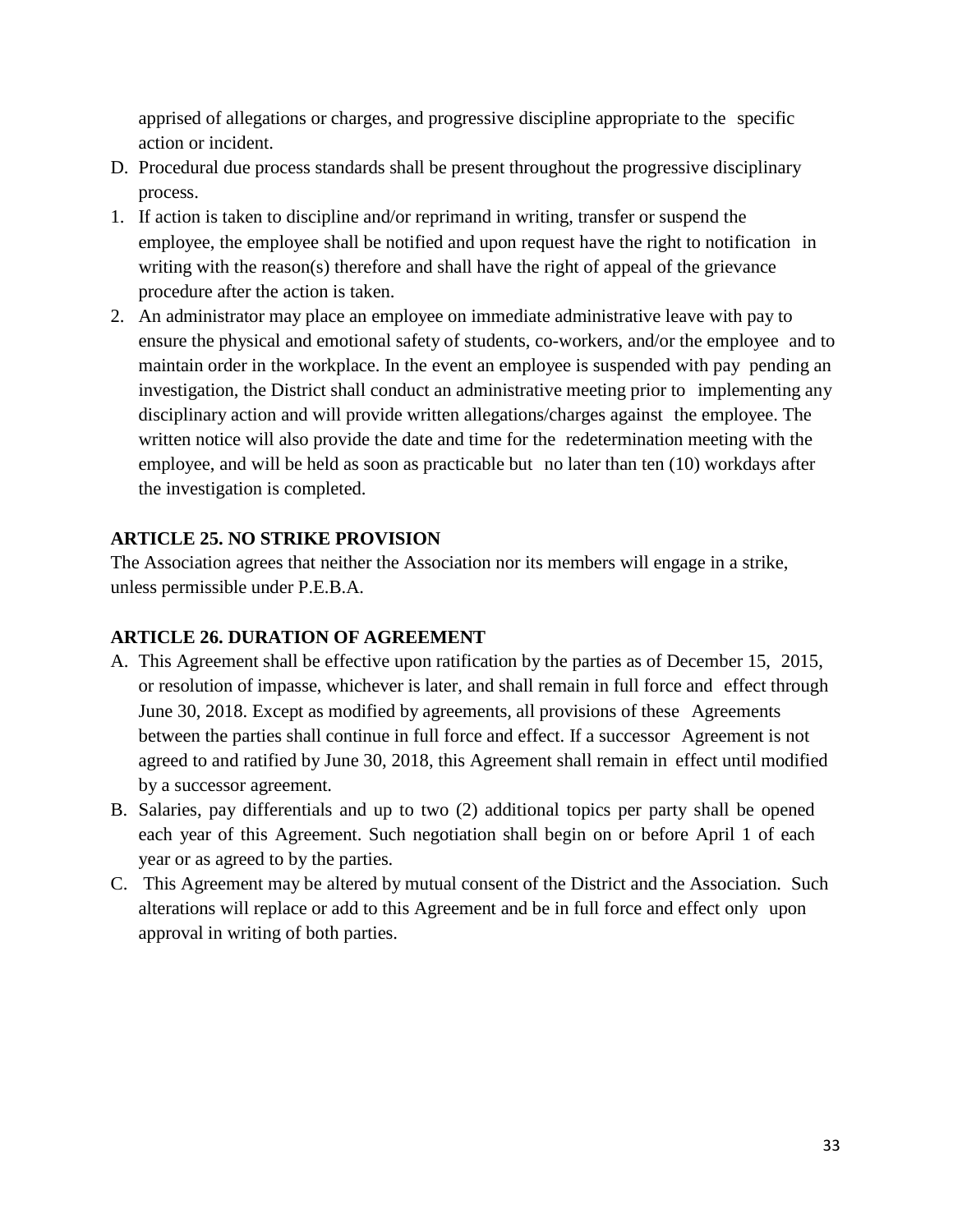#### **AGREEMENT SIGNATURES**

IN WITNESS WHEREOF, the parties hereto have caused to be executed on their behalf.

LOVING MUNICIPAL SCHOOL DISTIRCT, COUNTY OF EDDY, STATE OF NEW MEXICO

| Dr. Ann Lynn McIlroy, Superintendent                                               | Date                                        |  |  |
|------------------------------------------------------------------------------------|---------------------------------------------|--|--|
| NATIONAL EDUCATION ASSOCIATION - LOVING                                            |                                             |  |  |
| President                                                                          | Date                                        |  |  |
| <b>APPROVED:</b>                                                                   |                                             |  |  |
| BOARD OF EDUCATION OF THE LOVING MUNICIPAL SCHOOL DISTRICT                         |                                             |  |  |
| COUNTY OF EDDY, STATE OF NEW MEXICO                                                |                                             |  |  |
| President, Board of Education                                                      | Date                                        |  |  |
| <b>Union Negotiating Team</b>                                                      | <b>District Negotiating Team</b>            |  |  |
| Greg Maxie, Chief Negotiator                                                       | Lee White, Chief Negotiator                 |  |  |
| Linda Ramirez<br>Henry Armendariz<br>Laura Janzen<br>Greg Maxie, NEA-NM SE UniServ | Victoria Martinez<br>John Cook<br>Lee White |  |  |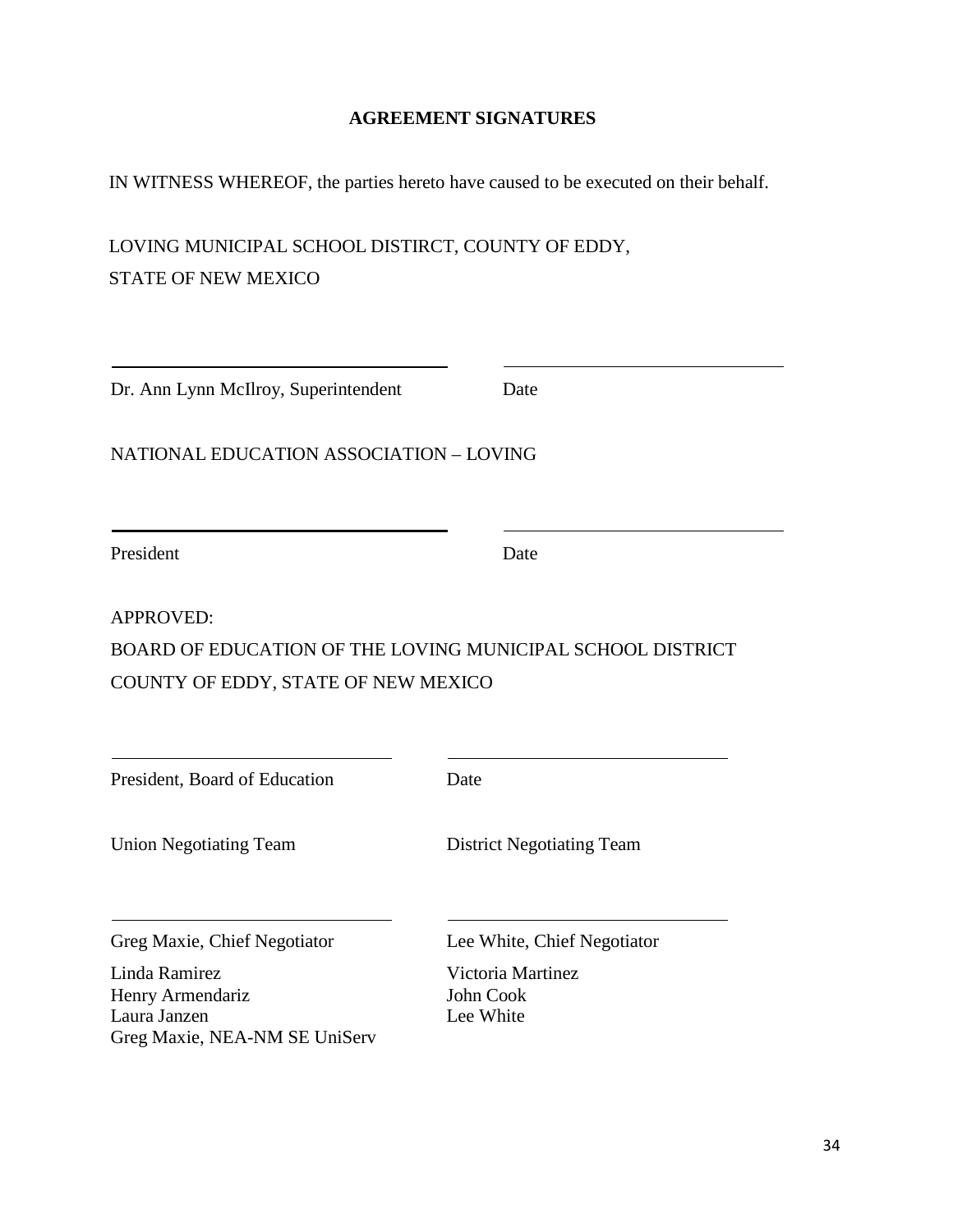# MEMORANDUM OF UNDERSTANDING **BETWEEN** LOVING MUNICIPAL SCHOOLS AND NEA-LOVING

#### **RE: PROFESSIONAL GROWTH PLAN DEVELOPMENT**

The parties recognize that licensed employees and administrators perform different duties and have different roles in education.

Collaboration is critical in the decision-making process regarding professional development and professional growth. Individual and site needs as well as State and Federal requirements/mandates should always be taken into account when decisions are being made.

It is suggested that a Professional Growth Plan (PGP) be initiated with a licensed employee whenever the employee's administrator has concerns that an employee's performance may not meet the competency standard for the level of licensure held by the employee. In such cases, the administrator should notify the employee and clearly identify the specific concern(s) necessitating the growth plan in order to provide sufficient support and time for the employee to make necessary improvements.

The PGP should not be considered as meeting any State administrative code requirements regarding evaluation, but is a plan designed to guide administrators in assisting licensed employees. It is the employee's responsibility to implement and meet the goals of the plan.

The parties agree that PGPs should include the following, when applicable:

- 1. PGPs should be developed collaboratively. PGPs should be developed so that they address specific observed deficiencies that have previously been brought to the employee's attention but have not been corrected.
- 2. Timelines for improvement should be reasonable and attainable.
- 3. The interim review dates and the expected completion dates will be collaboratively developed, agreed upon and stated in the PGP.
- 4. Support activities could include coursework, workshops, conferences, action research, book studies, peer intervention, mentoring, etc.
- 5. How growth will be measured should be clearly defined.
- 6. Review date frequency should be agreed upon.

Loving Municipal Schools National Education Association-Loving

Date **Date** Date **Date** Date **Date** Date

**Licensed and Educational Support Personnel Right to Representation Form Loving Municipal Schools**